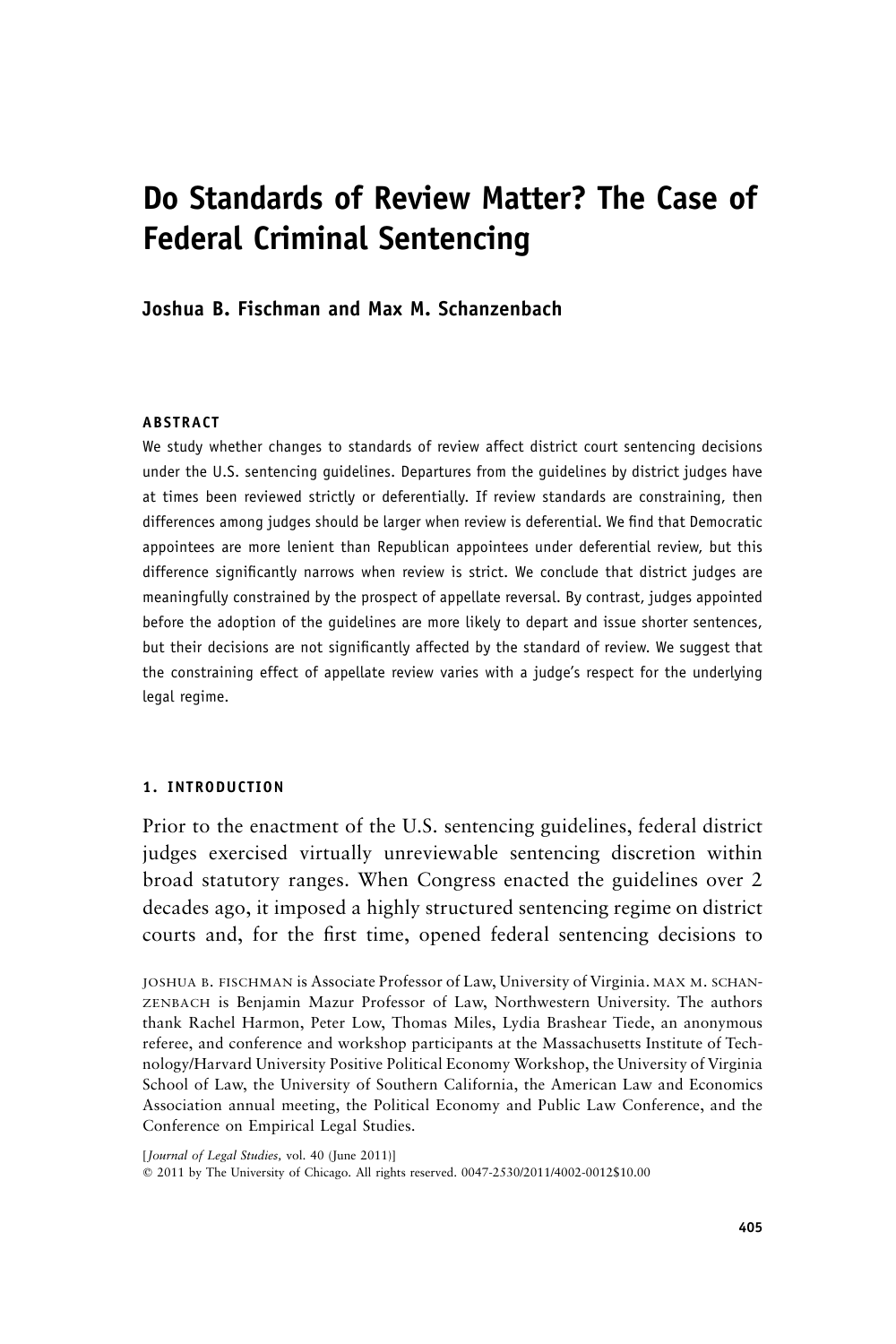meaningful appellate review. In particular, the guidelines permit district judges to depart from specified sentencing ranges under certain circumstances, but this decision is subject to appellate scrutiny. Congress and the Supreme Court have modified the standard of review for departures on three occasions, alternating between strict and deferential review.

The changes to the standard of review applied to departures provide a unique opportunity to study the impact of appellate review on district judges' decision making. Although standards of review are often the subject of intense political and judicial debate, there is little empirical evidence that these standards have an effect on either district or circuit judges. Indeed, some guidelines scholars have doubted that changing from a de novo to an abuse-of-discretion standard would have much impact (see, for example, Stith and Cabranes 1998; Lee 1997).

We estimate the impact of changes in the standard of review on district judges by examining interjudge disparities in departure rates and prison sentences. Because we lack data on individual judges, we rely on district-level variation in judicial characteristics to identify the effect of changes to the standard of review. Consistent with prior studies, we find a significant difference between Democratic and Republican appointees, with Democratic appointees preferring lower sentences. However, this difference becomes significantly larger when review is deferential. These results are the first direct evidence that standards of review have an effect on substantive outcomes at the district court level. We also find that judges appointed prior to the adoption of the guidelines are more likely to depart from the guidelines and issue shorter sentences than judges appointed after the adoption of the guidelines. However, this difference is not significantly affected by the standard of review. We suggest that the constraining effect of appellate review may vary with a judge's respect for the underlying legal regime.

Two conditions are necessary for the standard of appellate review to substantively affect sentencing decisions at the district court level: district judges must be averse to reversal, and circuit court panels must themselves be constrained by review standards. Thus, our results have two important implications. First, we interpret district court sensitivity to standards of review as evidence that district judges are averse to reversal and respond prospectively to changes in standards of review. Second, our results provide indirect evidence that circuit court panels are also constrained by standards of review.

No single model of judicial behavior can fully explain our findings. The difference in sentencing behavior between Democratic and Repub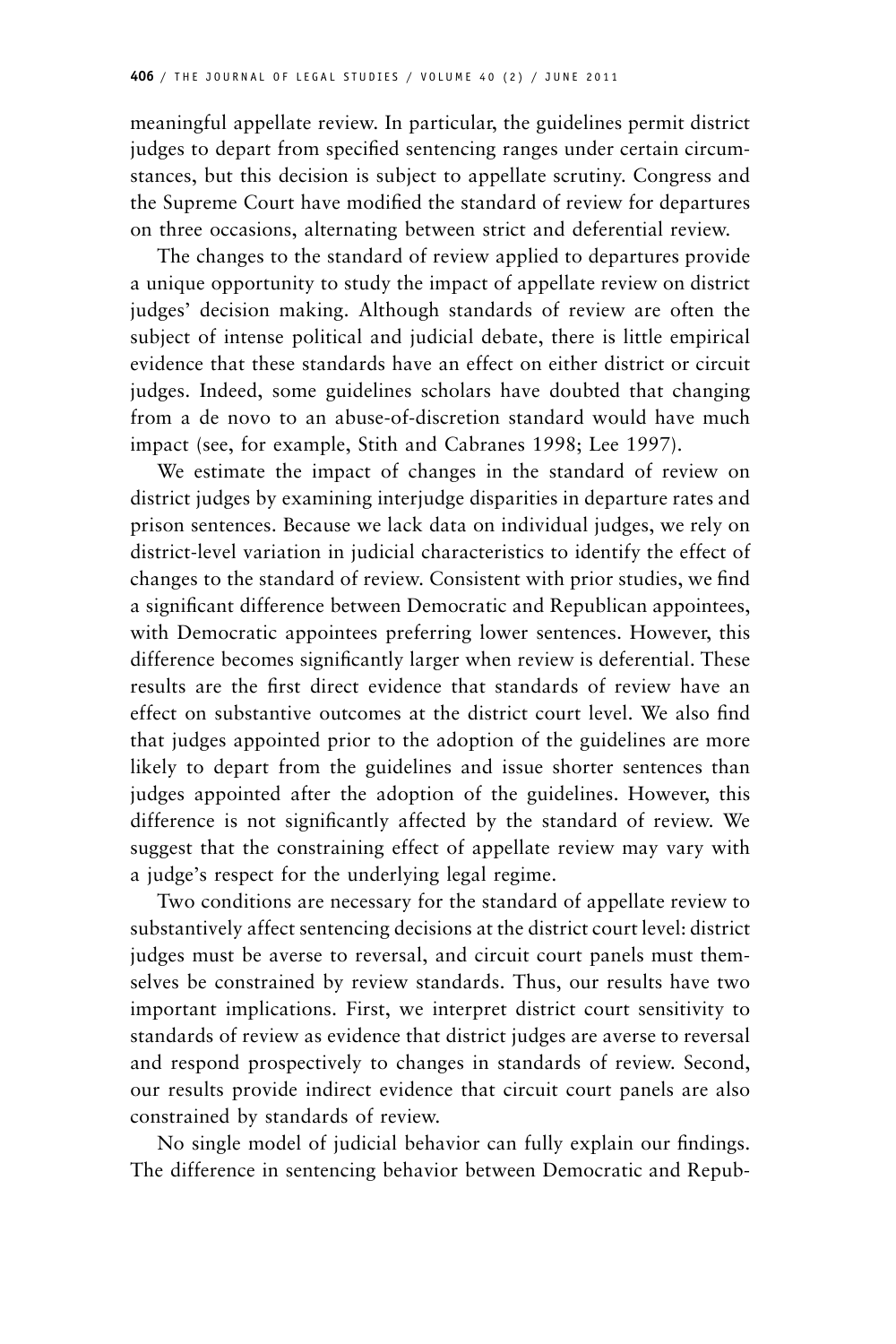lican district judges reflects differences in judicial attitudes toward sentencing policy. The sensitivity of district judges' sentencing decisions to the standard of review suggests that these judges are strategically modifying their behavior in response to the likelihood of reversal. Even this response is nuanced: we find that district judges may be less averse to reversal if they lack respect for the legal regime. Finally, we conclude that doctrine matters. The constraining effect of standards of review on circuit court panels is most consistent with preferences for adherence to doctrine, given the negligible likelihood of en banc or Supreme Court reversal of appellate sentencing decisions.

The paper is organized as follows. Section 2 analyzes the implications of changes to the standard of review in a positive political theory framework, Section 3 lays out the guidelines framework and recent changes to the standards of review, Section 4 explains the data and estimation strategy, Section 5 discusses the results, and Section 6 concludes.

# **2. POSITIVE POLITICAL THEORY OF STANDARDS OF REVIEW IN SENTENCING**

The positive political theory literature on judicial hierarchy typically models judges as strategic actors who maximize policy preferences subject to constraints imposed by other actors (Shavell 2006; Cameron, Segal, and Songer 2000; McCubbins, Noll, and Weingast 1995). Lower court judges, in particular, are assumed to decide cases in a manner that maximizes conformity with their policy preferences while avoiding reversal by a higher court. In some models, the lower court judges suffer an exogenous disutility from reversal (for example, Shavell 2006); in others, a reversal penalty may arise endogenously if the higher court moves doctrine further from the lower court's ideal point (for example, McCubbins, Noll, and Weingast 1995; Spitzer and Talley 2000).

While these theories are intuitively appealing, they have little empirical support. Some studies have demonstrated that measures of higher court ideology are correlated with lower court decision making (for example, Songer 1987; Songer and Sheehan 1990). However, these results are consistent both with strategic behavior and with lower courts faithfully applying precedents issued by a superior court.

Other studies have attempted to disentangle strategic and legal motivations for lower court compliance, but none of these have found compelling evidence of the former. Cross (2005) examines the impact of current and lagged Supreme Court preferences on the behavior of circuit court judges but does not find evidence that the current prefer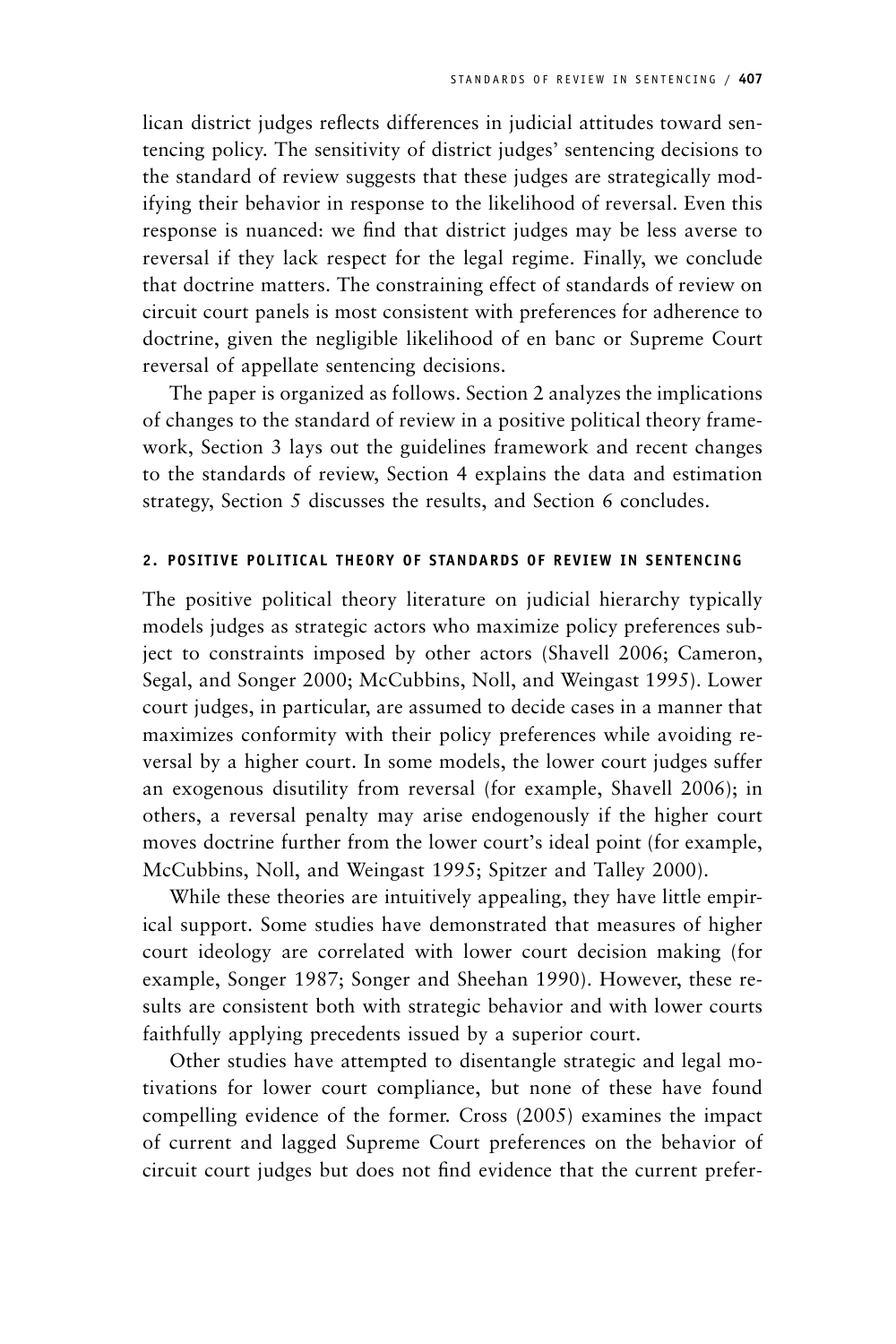ences of the Supreme Court justices have an impact. Songer, Segal, and Cameron (1994) find that circuit court panels adhere more closely to Supreme Court preferences in cases that are more likely to be appealed, but Klein and Hume (2003) do not. However, the approach taken in these papers has been criticized for failing to account for selection effects (Kim 2007; Lax and Kastellec 2008).

Much of the empirical literature on judicial hierarchy focuses on the relationship between the circuit courts and the Supreme Court. In this context, however, the constraining effects of appellate review will be weakest, given the low rate of Supreme Court review. For this reason, many commentators doubt that the Supreme Court can maintain control over the circuit courts through the threat of reversal (see, for example, Posner 2008; Kim 2007).

Schanzenbach and Tiller (2007) study the interplay between circuit and district courts under the sentencing guidelines. They find that Democratic district judges calculated lower offense levels than Republicans and that Democratic district judges also granted larger departures when supervised by circuit courts dominated by Democrats. This is evidence that circuit courts influence district judges' sentencing decisions, but the results are not directly attributable to more searching review standards for departures. It is possible that district judges were simply applying circuit court precedent concerning departures and that such precedent became more favorable to defendants in more liberal circuits. Moreover, although departures are reviewed more strictly than adjustments, Schanzenbach and Tiller note that the results are also potentially attributable to other institutional factors that shield adjustment calculations from review, such as their fact-intensive nature and the lower stakes involved. Finally, their results say nothing about whether circuit courts are themselves constrained by verbal formulations of review standards; conceivably, circuit courts could reverse sentences as freely under an abuse-of-discretion standard as under a de novo standard.

In contrast to these previous studies, we directly examine the effect of a change in review standards on district judges' departure decisions—a context in which review standards are most likely to be effective and in which the underlying substantive law was largely unchanged.<sup>1</sup> The

<sup>1.</sup> A subtle but important distinction is that we examine the threshold decision whether to depart, whereas Schanzenbach and Tiller (2007) examine the magnitude of departures. The magnitude of a departure has always been reviewed for reasonableness, whereas whether a departure was warranted in the first place has been subject to changing standards of review. In Schanzenbach and Tiller's data time frame, there was only one change to the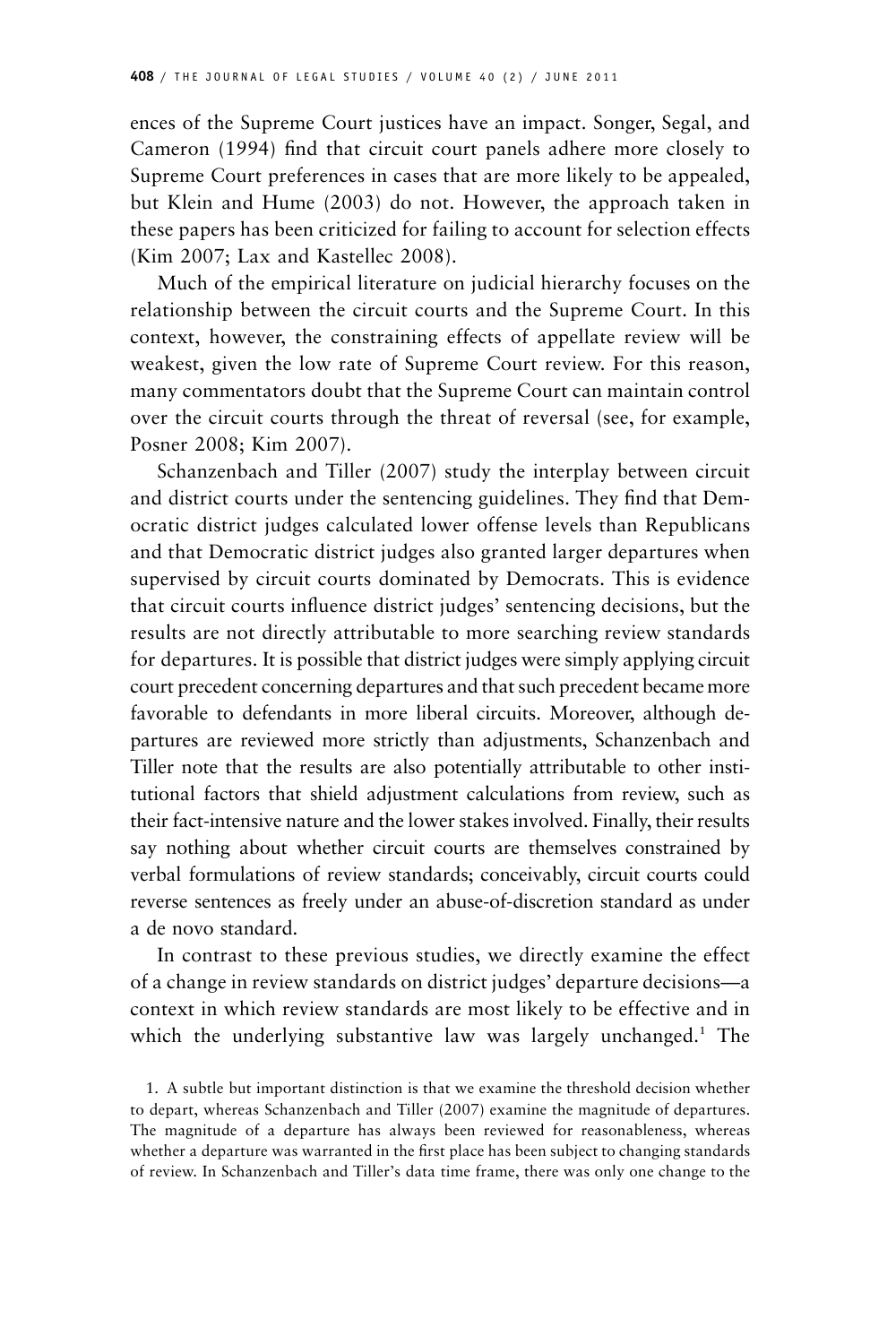changes in standards of review for sentencing departures provide a reasonable basis for disentangling motivations for district judges' adherence to higher court preferences. If district judges are unconcerned with the prospect of reversal, then changes in standards of review unaccompanied by changes in substantive law should have no effect on district judges' decision making. On the other hand, if district judges are averse to reversal, then their decisions should be influenced by standards of review, and interparty disparities should be larger under more lenient standards of appellate review.

The above discussion relies on a presumption that deferential review standards have a constraining effect on circuit courts in sentencing decisions.2 Some studies have sought to measure the effect of review standards on circuit courts directly by examining affirmance rates under varying levels of appellate deference. These results have been mixed.<sup>3</sup> However, the study of affirmance rates is problematic because affirmance rates are endogenous, being determined jointly by the degree of appellate deference and the behavioral response of litigants and trial courts (Spitzer and Cohen 1994). We do not directly examine circuit court decisions in this study but note that our findings indirectly support an inference that standards of review have an impact on circuit courts' sentencing decisions.

# **3. THE GUIDELINES**

The Sentencing Reform Act of 1984 charged the United States Sentencing Commission with developing guidelines that would "provide certainty and fairness in meeting the purposes of sentencing, avoiding unwarranted disparities among defendants with similar records who have been found guilty of similar criminal conduct" (28 U.S.C. sec. 991[b]). Pursuant to this legislative directive, the Sentencing Commission developed a sentencing table (see Table A1). The recommended sentencing ranges

standard of review—the *Koon* decision (*Koon v. United States,* 518 U.S. 81 [1996]). With 4 fewer years of data, they were not able to identify differences along party lines with respect to the departure decision.

<sup>2.</sup> Although recent empirical literature on appellate review suggests that circuit judges are subject to ideological influences (for example, Revesz 1997; Sunstein et al. 2006; Miles and Sunstein 2006, 2008), these findings are not inconsistent with a constraining effect of legal doctrine (Kastellec 2007; Tiller and Cross 1998).

<sup>3.</sup> Eskridge and Baer (2008) and Schuck and Elliott (1990), for example, find that more deferential standards of review correspond to higher affirmance rates for administrative agencies, but Verkuil (2002) and Zaring (2010) find only a weak association between review standards and agency win rates across a broader set of agency decisions.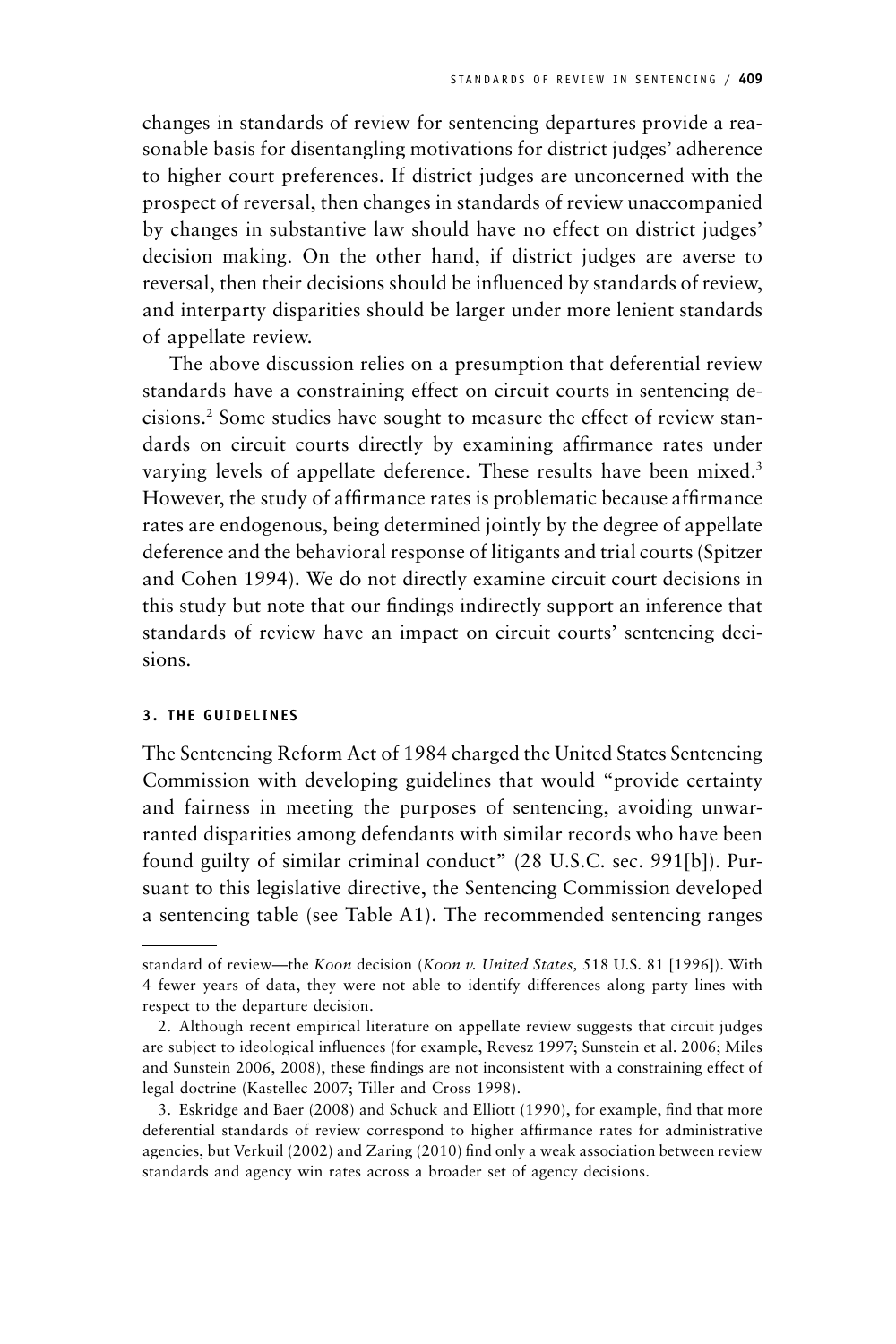in the table are determined by the offense level and criminal history category. A district judge, with the aid of the probation officer, uses the Sentencing Commission's regulations to calculate the defendant's numeric offense level. The crime of conviction sets the base offense level, with adjustments being made to this offense level on the basis of a variety of factors, such as the use of a gun, the use of sophisticated means in a fraud, whether the offender played a major or minor role in the crime, and acceptance of responsibility, resulting in a final offense level. The offender's criminal history category is calculated on the basis of the prior offenses committed by the offender. These two factors—final offense level and criminal history—yield a sentencing range expressed in months. The lower bound of the sentencing range is roughly 75 percent of the maximum sentence.

If a judge determines that the guidelines are not appropriate to the unique factual situation before the court, he or she may depart from the guidelines. The judge must defend the departure in open court or in a written opinion and specify the reasons for the departure. Both the government and the defendant may appeal adverse decisions. Prior to *United States v. Booker* (543 U.S. 220 [2005]), a sentence within a properly calculated guidelines range was not reviewable by a circuit court, and the guidelines therefore provided a safe harbor. Calculation of the sentencing range itself was reviewable, but mostly under a clear-error standard. Since *Booker*, a judge must still calculate a sentencing range, but within-guidelines sentences are now reviewable. However, because post-*Booker* circuit courts have almost uniformly declined to reverse withinguidelines sentences, they remain de facto safe harbors, and the Supreme Court has allowed circuit courts to attach a presumption of "reasonableness" to all within-guidelines sentences (see *Rita v. United States*, 551 U.S. 338 [2007]).

Although over 90 percent of convictions are the product of plea bargains, judges still have a significant influence on offenders' final sentences. Following a plea agreement, there is a sentencing hearing at which the sentencing judge may make adjustments to the plea-bargained base offense level on the basis of additional findings of fact. The judge may also grant a departure if he or she deems the circumstances to be outside the "heartland" of the guidelines. For example, after pleading guilty to fraud, a defendant could dispute the amount stolen at the sentencing hearing, which could result in an adjustment to the offense level. Or the defendant could plead guilty to drug trafficking, and at the sentencing hearing the judge could adjust the offense level downward on the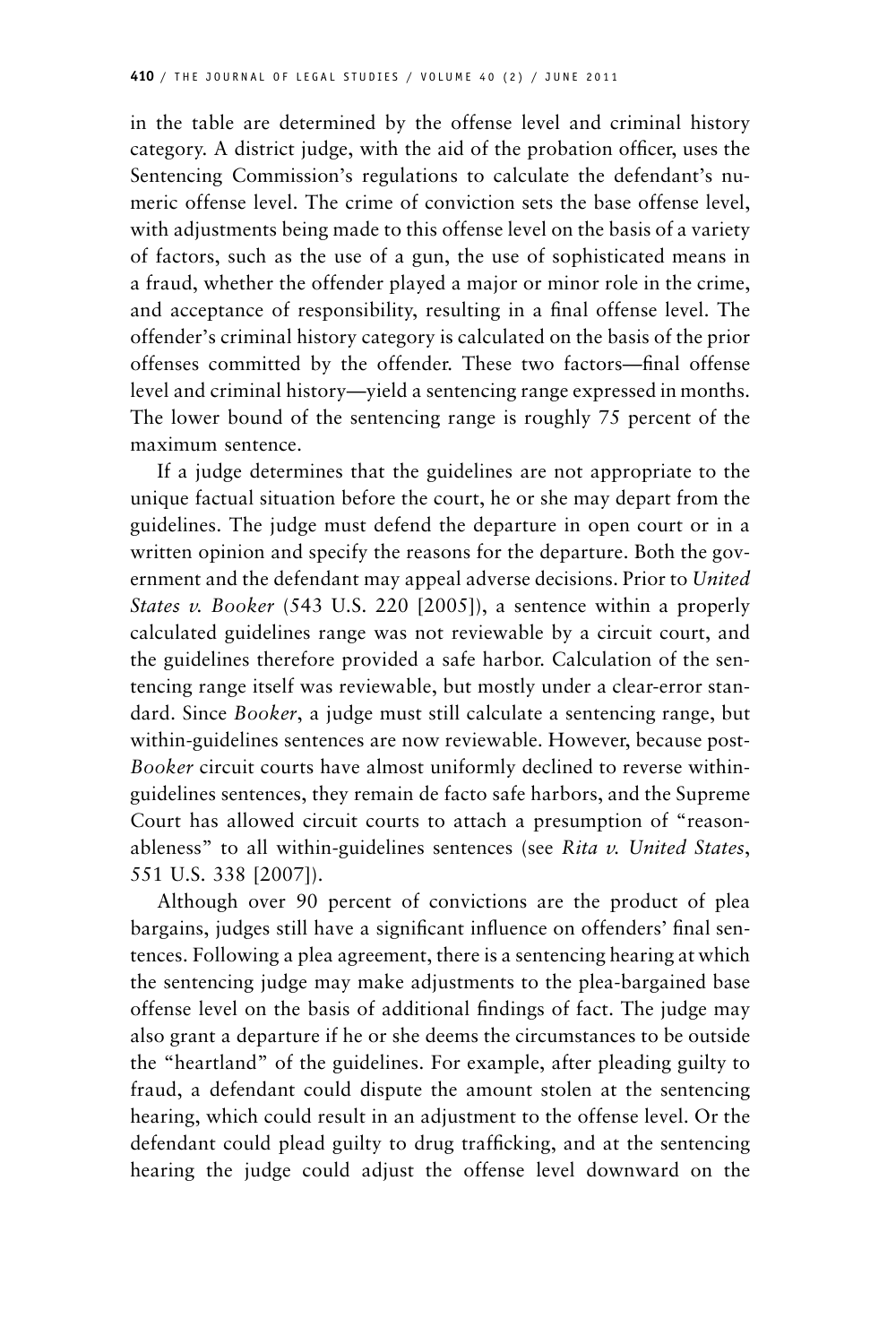grounds that the defendant accepted responsibility.4 Even if the plea bargain stipulates specific facts that bear on sentence enhancements or reductions, the judge need not accept them. Indeed, the judge may throw the plea out altogether and proceed with sentencing on the basis of his or her own evaluation of the case.

When the plea agreement is made, the identity of the sentencing judge is usually known to the parties. Therefore, the plea bargain occurs in the shadow of the sentencing judge. LaCasse and Payne (1999) find that judges exert a strong influence over the substance of a plea agreement, and this influence changed little postguidelines. In addition, any stipulations of fact by the prosecution and defense are likely made with an eye toward the judge who will be conducting the sentencing hearing and, hence, are still reflective of the judge's preferences.

In sum, the U.S. sentencing guidelines provide judges with two instruments with which to alter criminal sentences: adjustments and departures. Adjustments to the sentencing range are largely fact-bound decisions explicitly authorized by the guidelines and have a predetermined effect on the sentencing range. For the most part, these adjustments are reviewed for clear error. On the other hand, when a judge departs from the presumptive range specified by the guidelines, a stricter standard of review applies, though this standard has changed over time. The changes in the standard of review for departures are the core of our identification strategy.

Since the guidelines became effective in 1987, there have been several changes to how circuit courts review departures. The Sentencing Reform Act directed courts of appeals to "give due deference to the district court's application of the guidelines to the facts" but did not specify a standard of review (18 U.S.C. sec. 3742[e][4]). The decision to depart is typically a mixed question of law and fact. In order for a judge to depart from the guidelines, he or she must make findings of fact concerning the uniqueness of the case and then make a legal argument that the findings place the case outside the heartland of the guidelines. Thus, as a matter of law, there must be factors present in the case that were not taken into account by the Sentencing Commission or are present to such an unusual degree that the guidelines could not have been intended to apply.

Courts often struggle with the correct standard of review to apply

<sup>4.</sup> For these reasons, some have asserted that the most important part of the modern criminal process is the sentencing hearing. See, for example, Bibas (2001).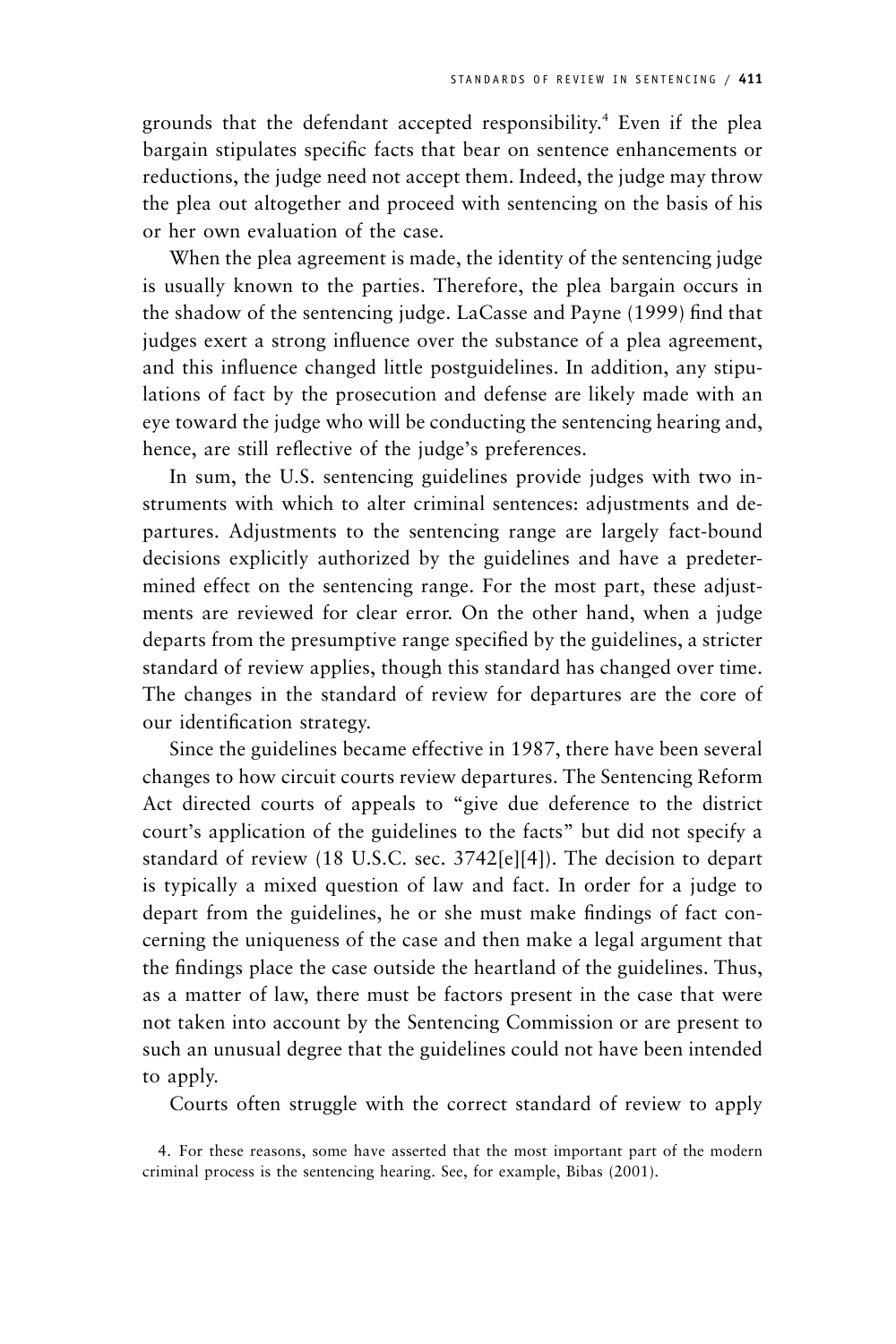to mixed questions of law and fact. In an early influential case, *United States v. Diaz-Villafane* (874 F.2d 43 [1st Cir. 1989]), the First Circuit resolved this problem for departures by adopting a different standard of review for each portion of the departure decision.<sup>5</sup> First, the factual findings justifying a departure were reviewed under the "clearly erroneous" standard. Second, the district court's determination of whether the circumstances justified a departure was reviewed de novo. Third, the magnitude of the departure was reviewed for abuse of discretion. By the early 1990s, all of the other circuits had adopted this framework.

The First Circuit, however, abandoned its own standard in 1993. In an opinion written by then-judge Stephen Breyer, it applied a reasonableness standard to the entire departure decision (*United States v. Rivera*, 994 F.2d 942, 951–52 [1993]).<sup>6</sup> The reasoning behind this change was that district courts have greater institutional competence to make decisions about whether or not a case is unusual, and consequently a deferential standard of review should apply to the decision to depart (994 F.2d 950). The First Circuit's reasonableness standard was adopted by the Supreme Court in *Koon v. United States* in 1996, although the Court used the phrase "abuse of discretion," rather than "reasonableness," to describe the standard of review (518 U.S. 98–99). In effect, *Koon* relaxed the standard of review for all circuits but the First Circuit.

The *Koon* abuse-of-discretion standard was repealed by Congress in the PROTECT Act (Prosecutorial Remedies and Other Tools to End the Exploitation of Children Today Act of 2003, Pub. L. 108–21, sec. 401 [codified and amended at 18 U.S.C. secs. 2423 (a)–(g), 2246, 2516(1)(c), 1591, 3142(e), 3283, 3559(e)]), which reinstated a de novo standard of review for the determination that a departure was justified. In addition, the PROTECT Act placed new limitations on grounds for departures and imposed reporting requirements on prosecutors that encouraged appeals of departures.

Less than 2 years after its adoption, the PROTECT Act was partially

<sup>5.</sup> For a collection of cases and analysis, see Johnson (1998).

<sup>6.</sup> *Rivera* was also an influential opinion, and application of the tripartite standard of review in other circuits appears to have become less consistent after *Rivera*. See, for example, *United States v. Canoy,* 38 F.3d 893, 908 (7th Cir. 1994): "When a district court clearly explains the basis for its finding . . . [it] is entitled to considerable respect on appeal" (citing *Rivera*); *United States v. Simpson,* 7 F.3d 813, 820 (8th Cir. 1993) (favorably citing *Rivera*).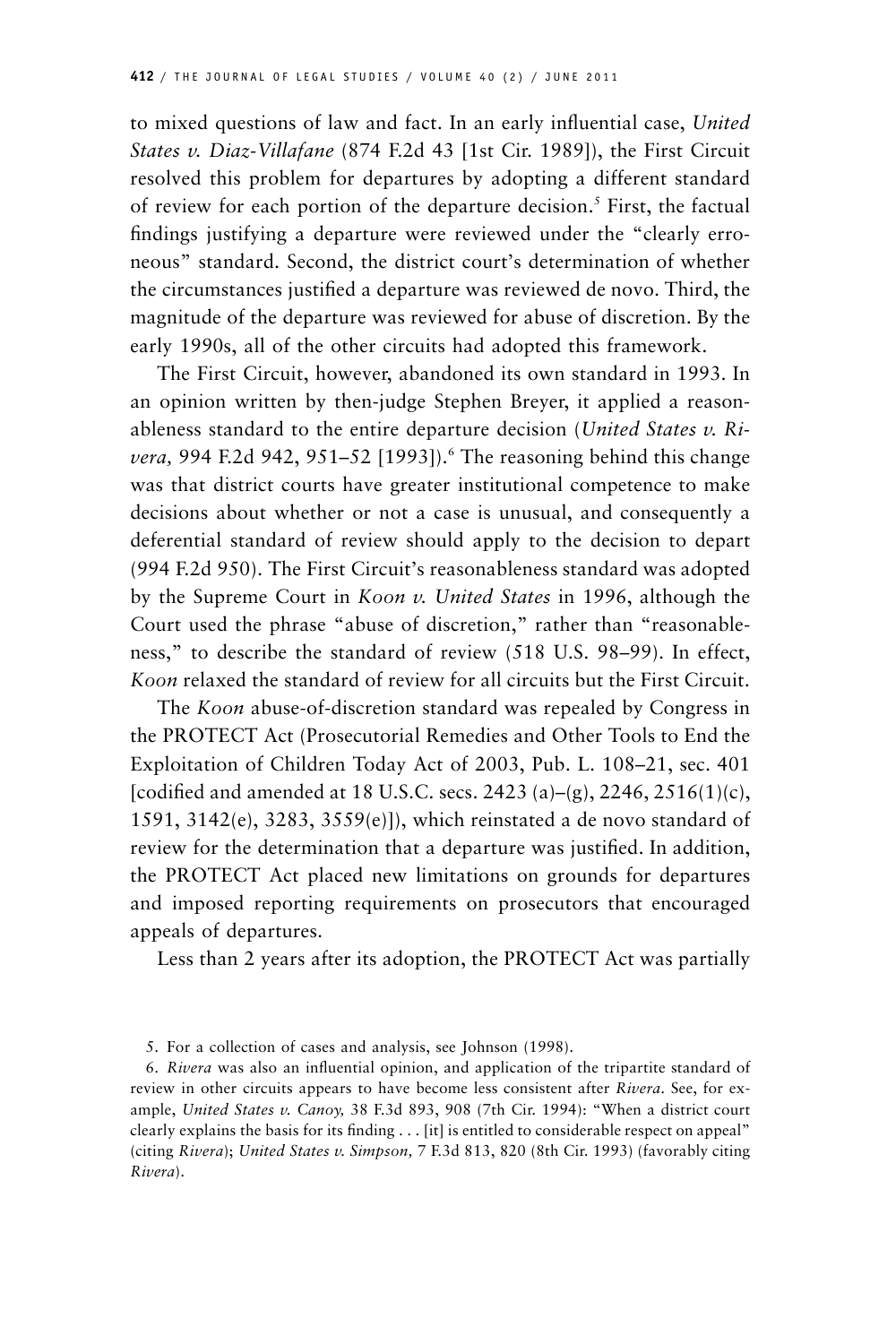struck down on constitutional grounds in *United States v. Booker*. 7 *Booker* held that in order to avoid running afoul of the Sixth Amendment guarantee of trial by jury, sentencing judges must take the guidelines as advisory only, and appellate courts must review the sentence under a "reasonableness" standard. One could view *Booker* as mandating a return to the abuse-of-discretion standard. However, the *Booker* standard is even more deferential because the Court's reasoning encouraged more departures, undermined the legitimacy of the guidelines, and made them advisory, at least to the extent that within-guidelines sentences became reviewable.

The changes to standards of review over time combined with natural variation in the composition of the district and circuit courts have created multiple natural experiments. We exploit these natural experiments to test whether district judges react strategically to the changes in standards of review.

## **4. THE DATA AND IDENTIFICATION STRATEGY**

A great advantage to studying federal sentencing is the detailed data on all sentences issued pursuant to the sentencing guidelines. The important outcome variables—sentence length, adjustments, and departures—are all coded objectively. In addition, all convicted federal offenders must be sentenced under the guidelines, and the federal conviction rate (including plea bargains) is around 95 percent. Thus, there is no concern that selection effects in litigated cases could confound our estimates (Priest and Klein 1984; Lax and Kastellec 2008). Table A2 gives the descriptive statistics for relevant outcome and control variables in our sample.

We use data from 1991 to 2007.<sup>8</sup> In our preferred regressions, we exclude several categories of cases. However, we perform robustness checks to verify that our results are not sensitive to the selection of the subsample. First, we exclude departures on substantial assistance

7. Six months before *Booker,* the Supreme Court struck down a portion of a state guidelines system in *Blakely v. Washington,* 542 U.S. 296 (2004), which cast doubt on the validity of the federal guidelines. We considered whether there was an anticipatory effect in light of *Blakely*. A review of the data suggests some possibility for an anticipatory effect, but given our strong findings that there was an impact on departures and prison sentences, we conservatively code *Booker* as a pure shock.

8. The guidelines years prior to 1991 are excluded because of uncertainty about the standard of review, coding issues, and the presence of substantial numbers of nonguidelines cases.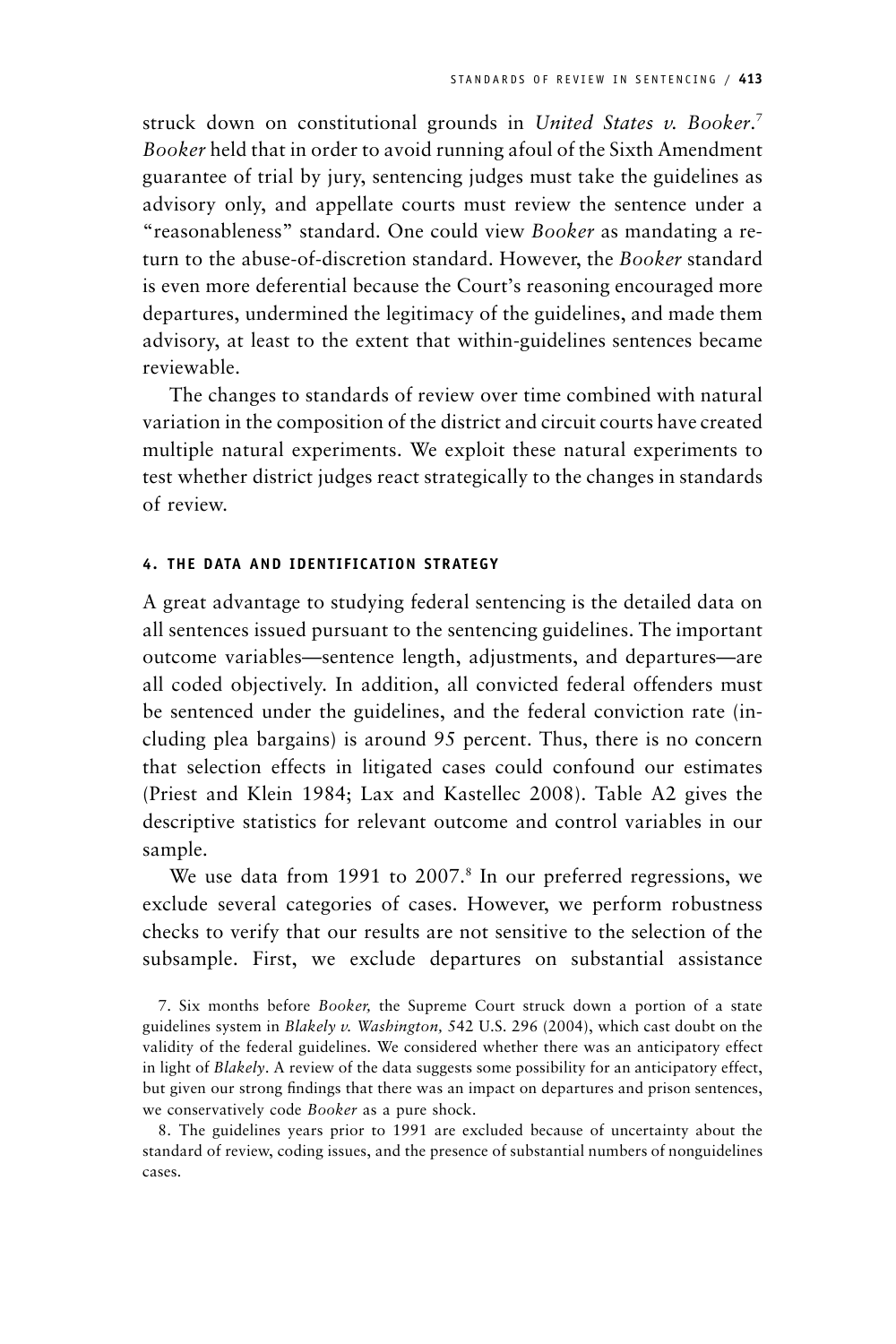grounds, since they require both that the defendant provide useful evidence and that the prosecution move for such a departure. The role of judicial discretion in these cases is strongly curtailed. To account for the possibility that substantial assistance departures could be partial substitutes for judge-induced departures or adjustments, we report some specifications including substantial assistance departures. We find that their inclusion does not greatly affect the coefficients of interest. In addition, we examine whether changes to the standard of review for judgeinduced departures affect substantial assistance departure rates. We find no evidence that substantial assistance departures are correlated with changes to the standard of review.

Second, we exclude all cases from five border districts: Arizona, southern California, New Mexico, and south and west Texas. These districts maintained an informal system of so-called fast-track departures that granted a departure pursuant to deportation. These departures were codified by the PROTECT Act and thus might confound the estimation. In addition, these districts experienced a relatively rapid growth in caseloads over the sample time frame, which contributes to concerns about compositional changes in the sample. Nonetheless, when border districts are included in the estimation, the magnitude of the coefficients of interest increases.

Finally, we focus on serious crime categories, which have substantially higher sentences and are likely more politically salient. These crime categories—murder, manslaughter, sex crimes, robbery (primarily bank robbery), drug trafficking, firearms offenses, racketeering, arson, and auto theft—constitute the majority of prison sentences and almost 90 percent of all prison time imposed under federal criminal law. Less serious crimes, such as fraud and larceny, often start with low base offense levels resulting in guidelines sentencing ranges that do not require a prison sentence. There is no reason for a judge to depart in such a case, since the range prescribed by the guidelines already includes the minimum sentence.

## **4.1. Departure Rates and Guidelines Sentencing over Time**

Initial studies of the effect of the PROTECT Act and *Booker* suggest that both affected departure rates. For example, the United States Sentencing Commission (2006) concluded that the PROTECT Act reduced the judge-induced departure rate. Freeborn and Hartmann (2010) confirm this finding and also conclude that the PROTECT Act did not affect offense-level calculations. The Sentencing Commission also concluded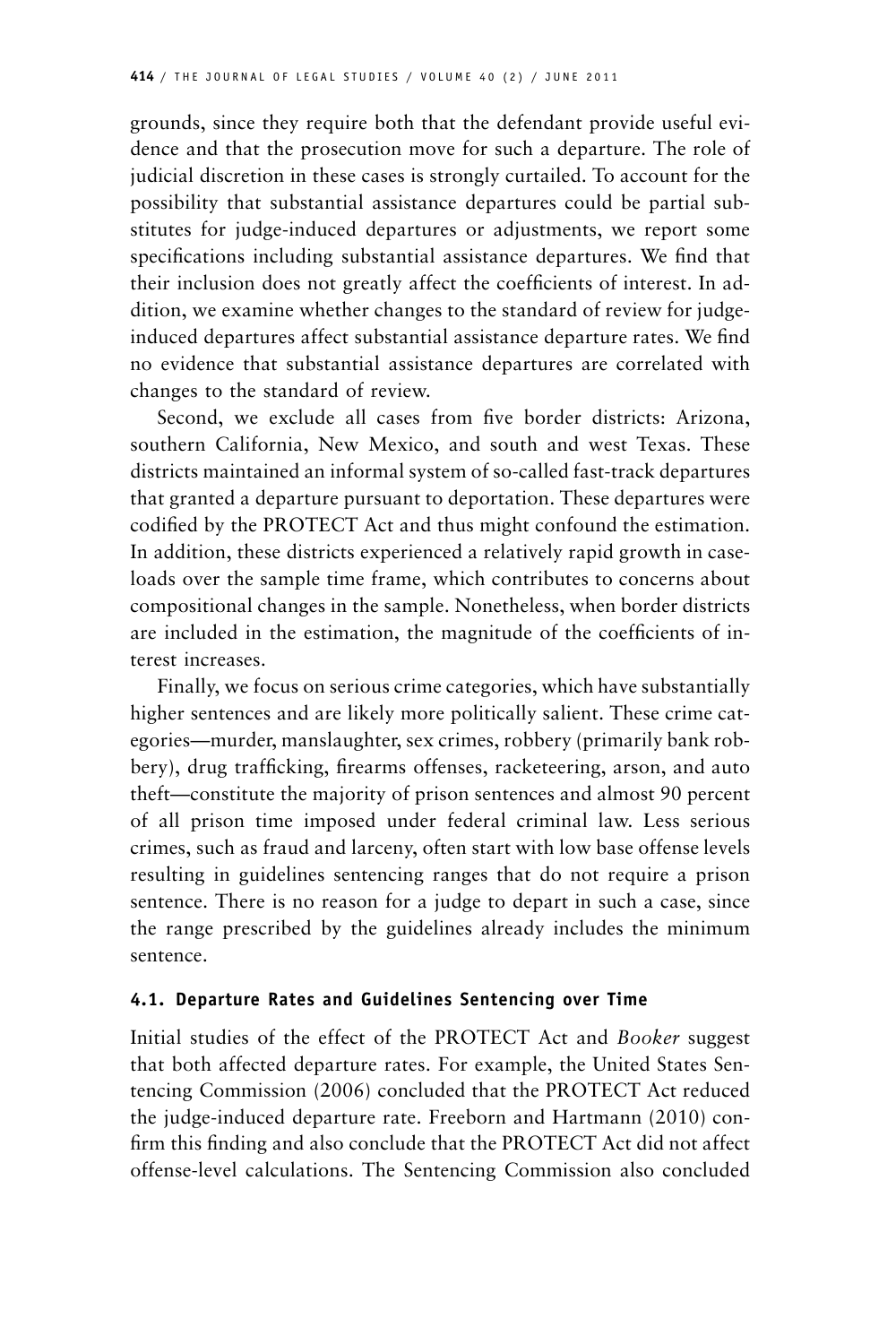

**Figure 1.** Upward and downward departures over time

that *Booker* substantially increased both downward and upward departures. However, *Booker* appears to have had little effect on overall prison sentences (United States Sentencing Commission 2006), although its impact may have varied among the circuits (Tiede 2009). We are aware of only one examination of the *Koon* decision, which concluded that it had little effect on aggregate departure rates (Hofer, Martin, and Montgomery 1997).

Figure 1 divides sentences into three categories—sentences within the guidelines range, downward departures, and upward departures—and graphs how the share of sentences for serious crimes represented by each category changes over time (substantial assistance departures are excluded). In the period before *Koon*, when most circuits reviewed departures de novo, 5–10 percent of sentences were downward departures from the guidelines. This level gradually increased to 15–18 percent after *Koon*, which relaxed the standard of review, and then declined below 10 percent after the PROTECT Act, which reinstated de novo review. There was an immediate jump in downward departures after *Booker,* reaching a rate of about 25 percent. Upward departures are quite rare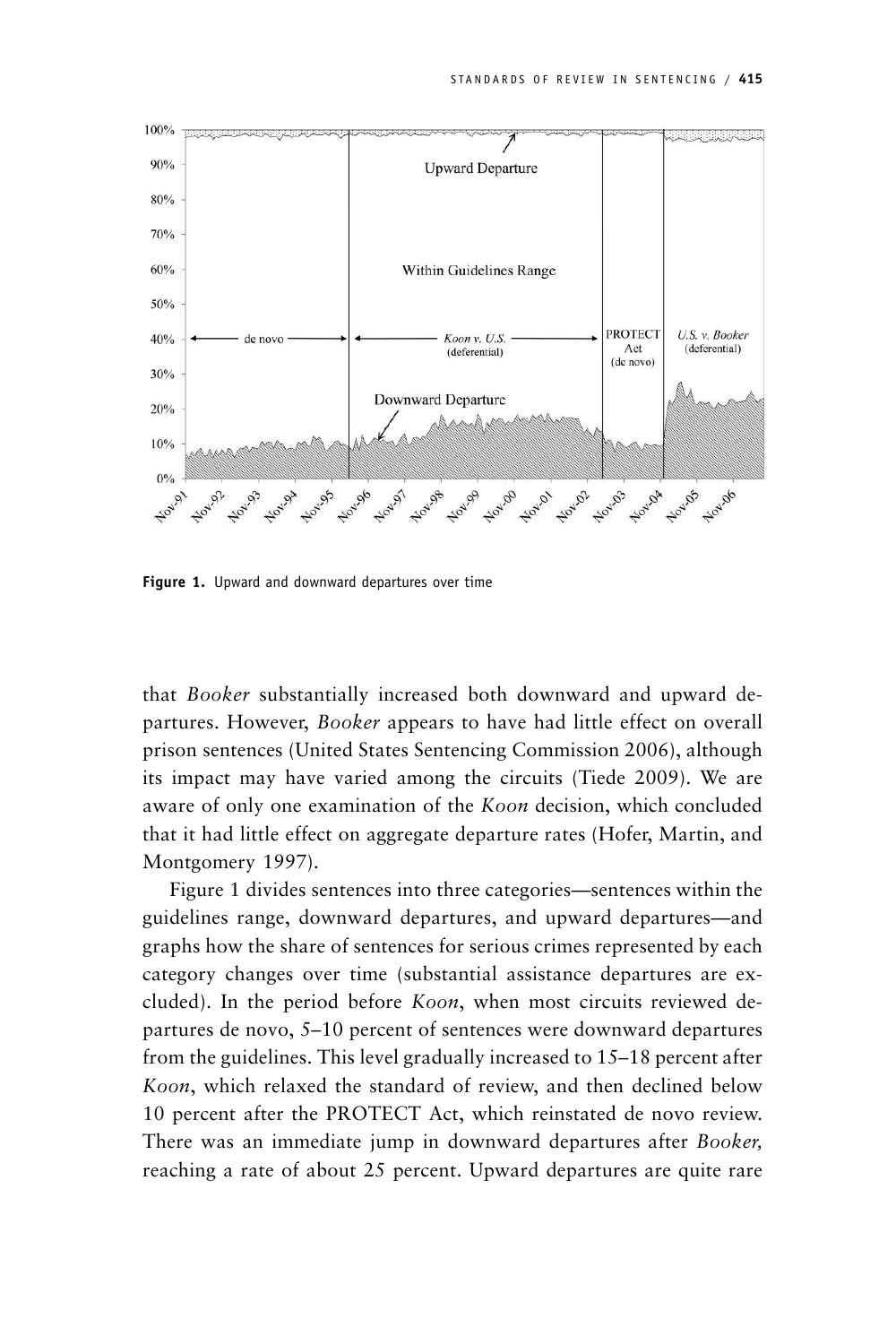but increased from 1 percent to about 3 percent immediately after *Booker*. 9

Figure 1 provides some perspective on changes in sentencing practices. The changes in departure rates after the PROTECT Act and *Booker* are quite intuitive, although the post-*Koon* change is less dramatic and more gradual. Before making a causal inference, we must disentangle changes in review standards from other trends in sentencing, such as the changing political composition of the bench and changes in the composition of the caseload. For example, the increase in departure rates post-*Koon* coincides with an increasingly Democratic bench, while a decrease in departure rates post–PROTECT Act coincides with an increasingly Republican bench. Indeed, it appears that departures may have begun declining in the years prior to the PROTECT Act, coinciding with the increasing proportion of Republican judges during the administration of George W. Bush.

# **4.2. Judicial Characteristics**

Ideally, we would match the sentencing judge to each sentencing outcome, which would permit a straightforward examination of interjudge disparity. However, the sentencing data do not identify the sentencing judge, and the Sentencing Commission will not release judge identifiers. Instead of judge identifiers, we rely on district-level variation in the observable characteristics of sentencing judges to proxy for judges' likely sentencing preferences. Figure 2 offers a graph of changes in district and circuit characteristics over time.

A large prior literature has established that judicial ideology, as proxied by the party of the president who appointed the judge, is an important predictor of judicial decisions.<sup>10</sup> Some studies have found that other characteristics such as race, sex, and professional background are also

9. The departure rates we report are nearly twice as high as the changes reported by the United States Sentencing Commission (2006, app. E, p. E-1). This is because we remove substantial assistance departures from the denominator, while the Sentencing Commission includes them, and we consider only serious crimes.

10. Although party of appointment has been criticized as a crude measure of judicial ideology (Epstein and King 2002; Edwards 1998), it has also been shown to have predictive power across a wide range of contexts (Pinello 1999). Some scholars have advocated the use of "judicial common space scores" (Giles, Hettinger, and Peppers 2001) instead of the party variable, but recent research has shown that these two measures have nearly equal predictive power in many applications (Fischman and Law 2009; Sisk and Heise 2005). We employ the party variable here because it is easy to interpret and because the districtlevel variation requires a dichotomous specification, which is more straightforward with the presidential party formulation.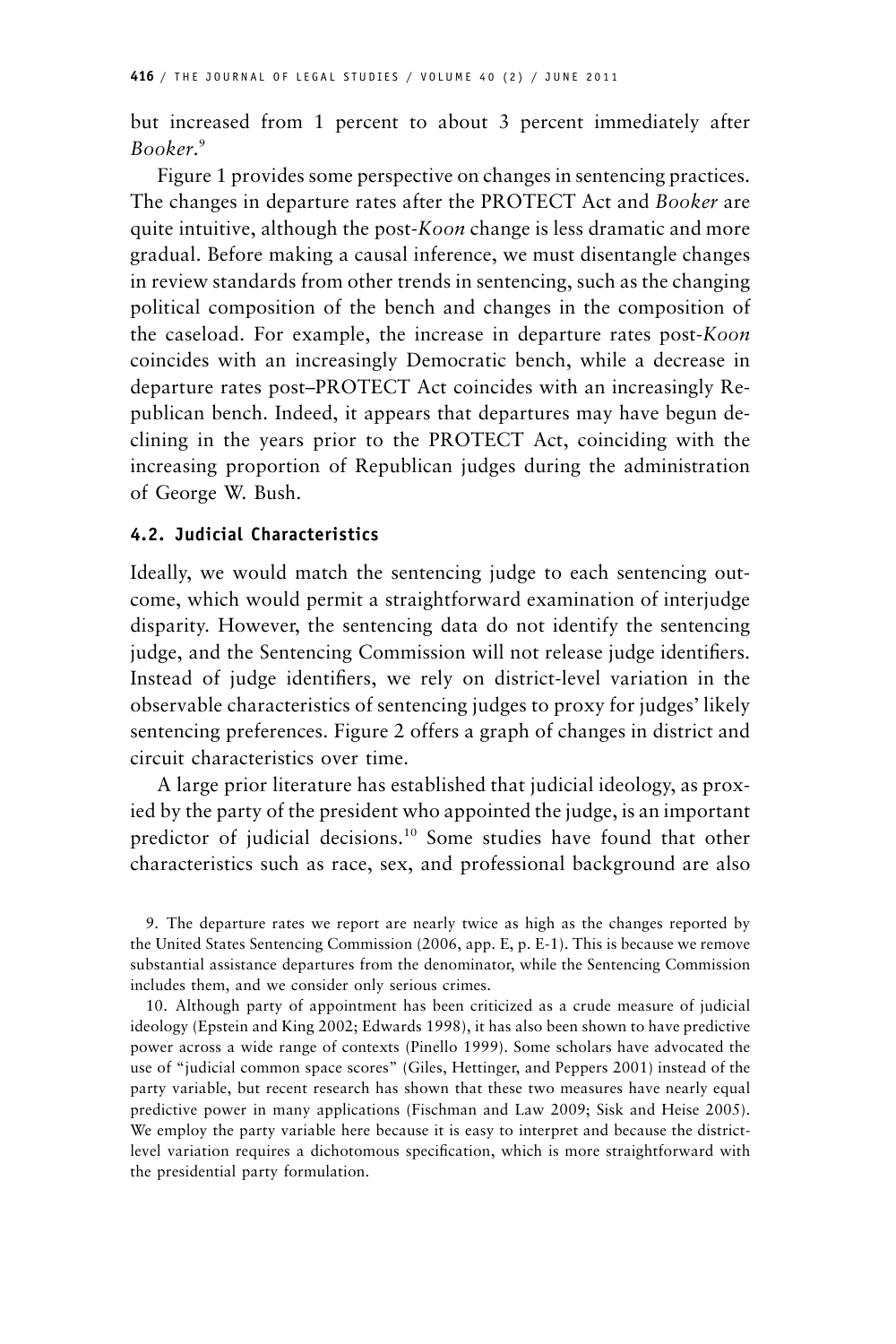

**Figure 2.** Percentages of Democrats and preguidelines judges

significant predictors of judicial decisions in circumstances in which the characteristic is relevant, such as racial or sex discrimination.<sup>11</sup> Using data from the Federal Judicial Center (2010), we obtained the party of the president who appointed a judge and the judge's race, gender, age, prior prosecutorial experience, and prior experience as an academic. We calculated the monthly average of each of these variables by district using data derived from the Federal Judicial Center biographical data on federal judges. As expected, only the party of the appointing president was significantly correlated with sentencing outcomes.

We also identify an additional factor that may be important in the unique context of the guidelines: whether the judge's appointment pre-

11. For example, a judge's race may matter in voting rights cases (Cox and Miles 2008), and a judge's sex has been found to influence outcomes in sex discrimination cases (Boyd, Epstein, and Martin 2010; Peresie 2005). However, Schanzenbach (2005) fails to find that district-level judge characteristics such as race and gender affect average sentences, though such characteristics may matter in some cases. For surveys, see Fischman and Law (2009) and George (2001).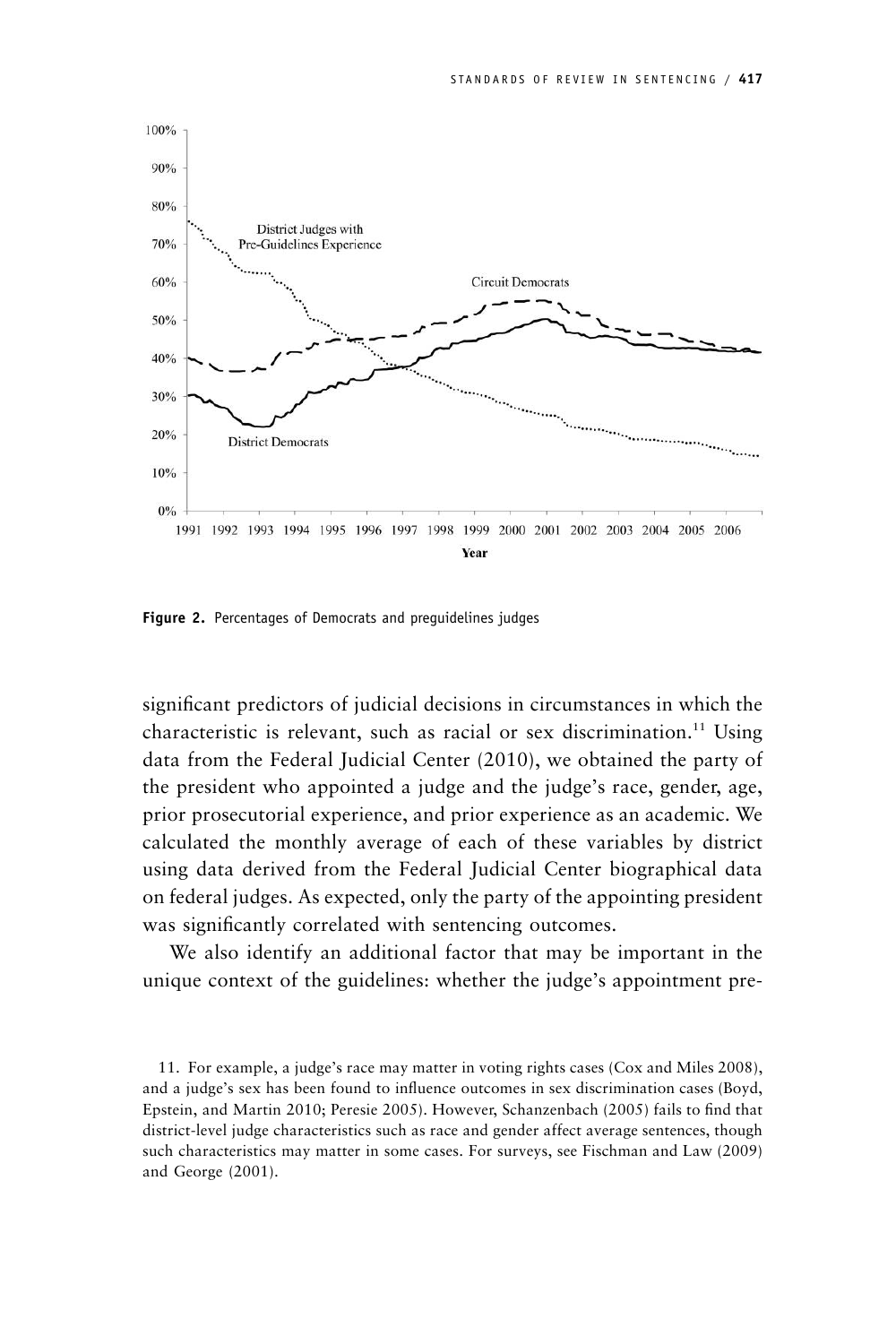dated the guidelines' adoption in  $1987<sup>12</sup>$ . The guidelines substantially reduced district judicial discretion in a sphere in which, subject to statutory maximums and minimums, it had previously been unfettered. Judges appointed after the guidelines would not have experienced the preguidelines regime, except possibly as a prosecutor or defense counsel.

Two district judges, Nancy Gertner (2005) and Jack Weinstein (1992), have suggested that judges appointed after the introduction of the guidelines would be more accepting of guidelines sentencing because they were not accustomed to exercising judicial discretion in sentencing. In addition to having prior experience with discretion, many of the preguidelines judges evinced a strong hostility to the guidelines when they were first enacted. Within 1 year of passage, an astonishing 179 district judges had invalidated the guidelines on constitutional grounds.<sup>13</sup> In the parlance of models of judicial behavior, preguidelines judges who opposed the guidelines may have faced lower legitimacy costs if their sentencing decisions were overturned. The guidelines also appear to have made judges more likely to retire. Boylan (2004) found that after the sentencing guidelines were introduced, judges retired 4.8 months after they became eligible for senior status, whereas the previous average had been 3 years after eligibility.14

# **4.3. Regression Model and Identification**

The random assignment of offenders to sentencing judges within each district ensures that the proportion of Democratic and preguidelines

12. We thank Thomas Miles for suggesting some of these possibilities to us, in particular the possibility that preguidelines judges may have had a different view of the guidelines. Preguidelines experience is highly correlated with duration of service, and these two variables are difficult to disentangle. When included separately in regressions, both were significant predictors of downward departures. When included together, neither was independently significant, but they were jointly significant. However, we conducted another regression using only districts with no preguidelines judges, and duration of service was no longer significant. We interpret our results to be driven by preguidelines experience but cannot be certain that they are not driven in part by judicial experience.

13. For details, see Sisk, Heise, and Morriss (1998), who did not find a significant partisan effect in the probability of a court striking down the guidelines. The Supreme Court upheld the guidelines as constitutional in *United States v. Mistretta*, 488 U.S. 361 (1989).

14. In addition, surveys of judges suggest that hostility toward the guidelines may have declined over time. In 1996, a survey conducted through the Federal Judicial Center found that almost three-quarters of trial judges opposed the sentencing guidelines (Johnson and Gilbert 1997). A survey in 2003 did not repeat the exact question asked by the Federal Judicial Center but indicated that 78 percent of judges surveyed thought the guidelines were doing a reasonable job of furthering the purposes of sentencing (O'Neill 2003). These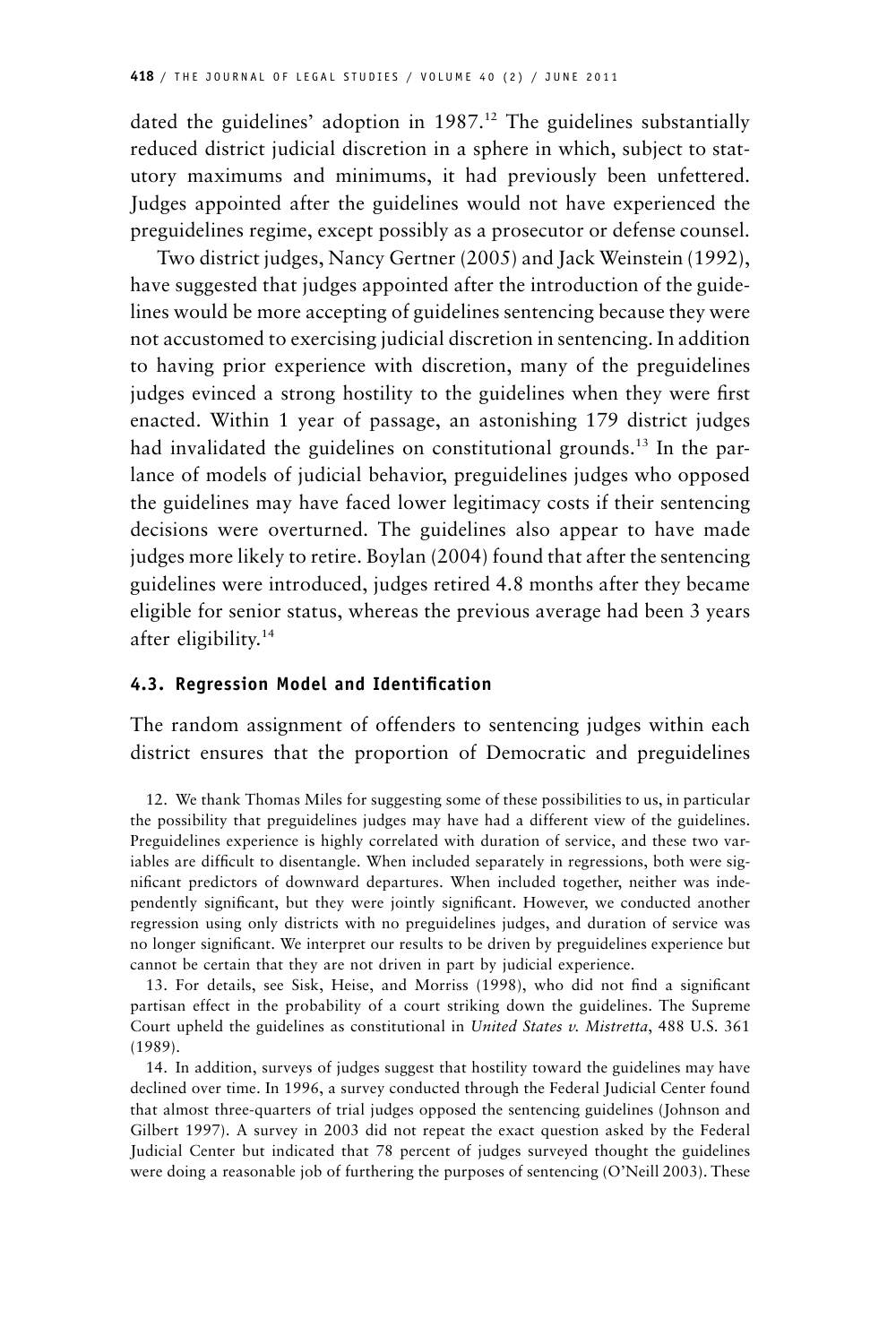appointees in a district accurately reflects the probability that any given offender will be assigned to a Democratic or preguidelines judge. Random assignment also ensures that an offender's characteristics will be uncorrelated with the characteristics of the assigned sentencing judge.

In addition, it is reasonable to assume that the observable characteristics of the judges in each district are not correlated with the aggregate characteristics of offenders in that district; that is, Republican judges do not self-select into particular districts. Changes in the political composition of each district are determined by whether vacancies occur during Republican or Democratic administrations, and the literature on judicial retirement has found (at least postguidelines) that district judges' retirement is driven primarily by apolitical factors, such as health and the vesting of pensions (Yoon 2006). The proportion of judges appointed prior to the guidelines would be driven by similar factors. Some districts may systematically have more liberal judges than other districts, but that is not a difficulty for our analysis. Presumably, a Democratic appointee would be, in expectation, more liberal than the district average and a Republican appointee would be more conservative than the district average. Since our model includes fixed effects for each district, we estimate the effect of each district having a composition that is more liberal or conservative at any particular point in time than the average for that district.

We define our dependent variable DownDepart to equal one if the judge issued a downward departure and zero otherwise, and let DemDistrict denote the proportion of Democratic appointees in each district. It follows that

 $Pr(DownDepartment) = Pr(DownDepartment | DemJudge) \times DemDistrict$  (1)

 $+$  Pr (DownDepart|RepJudge)  $\times$  (1 - DemDistrict).

Therefore, the regression is linear in DemDistrict, the primary variable of interest. This equation shows that employing variation at the district level will identify the effect of Democratic appointees on downward departures, provided that the underlying assignment is random.<sup>15</sup> The same identity would hold with regard to the proportion of preguidelines judges.

survey results are also suggestive evidence that preguidelines judges were more hostile to the guidelines.

<sup>15.</sup> The use of district-level variation is the same approach as in Schanzenbach (2005) and Schanzenbach and Tiller (2007). More recently, Price and Wolfers (2010) employ a similar approach, using average characteristics among National Basketball Association referees in a game to identify the effects of referee and player race on calls, where specific calls are not attributable to particular referees in the data.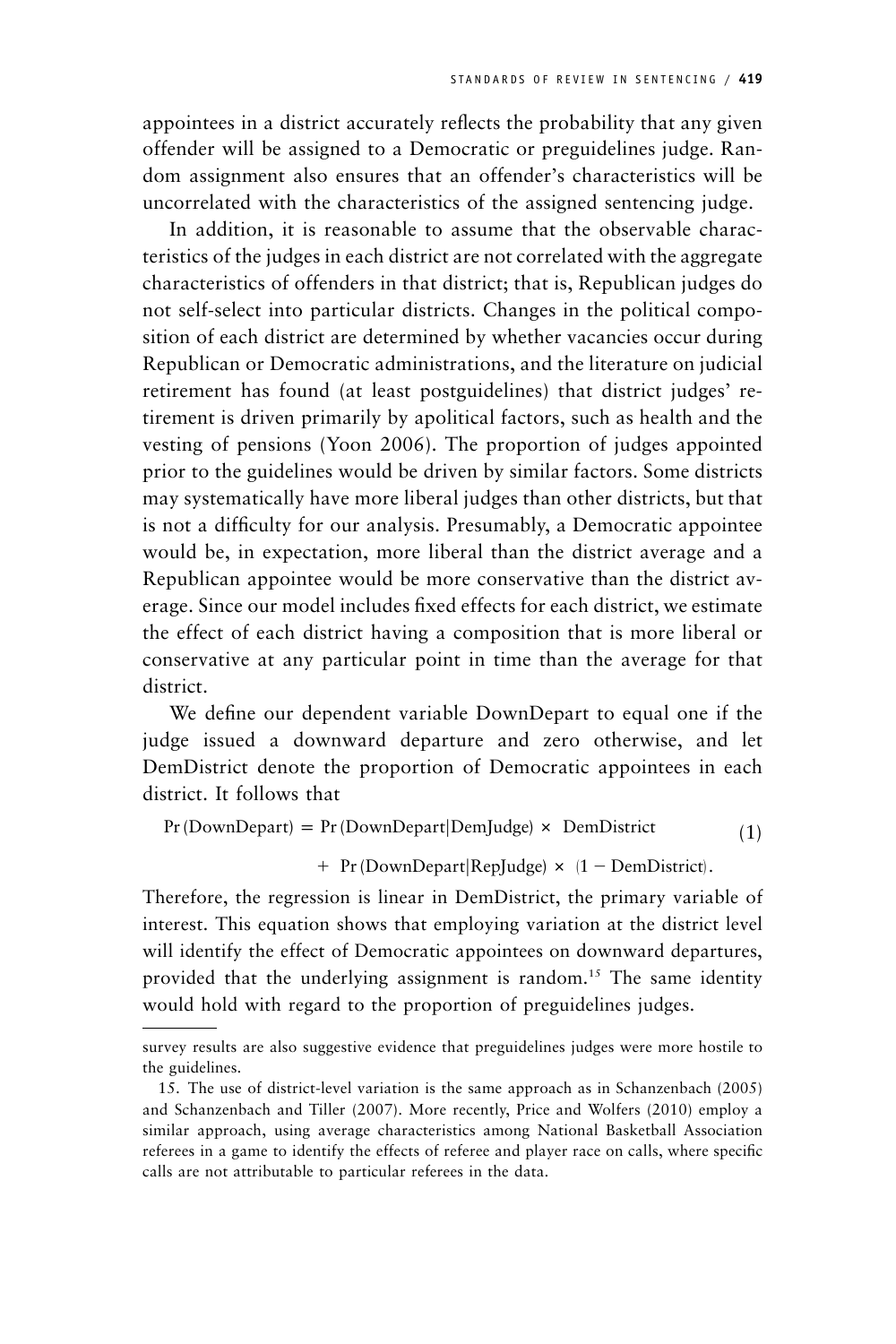Since equation (1) is linear in DemDistrict, we employ a linear probability model and report heteroskedasticity-robust standard errors clustered at the district level.16 Our regression equation takes the following form:

DownDepart<sub>iit</sub> =  $\alpha + \beta_1$ DemDistrict<sub>it</sub> +  $\beta_2$ Preguidelines<sub>it</sub> +  $\gamma$ Deferential, +  $\delta_1$ Deferential, × DemDistrict<sub>*it*</sub>  $+ \delta$ , Deferential,  $\times$  Preguidelines<sub>*it*</sub> +  $\zeta$ PostBooker<sub>t</sub> +  $\eta_1$ PostBooker<sub>t</sub> × DemDistrict<sub>it</sub> (2)  $+ \eta_2$ PostBooker,  $\times$  Preguidelines<sub>*it*</sub> +  $\theta$ DemCircuit<sub>*it*</sub> +  $\kappa$ Year<sub>t</sub> +  $\lambda$ OffenderDemog<sub>iit</sub> +  $\mu$ OffenseType<sub>iit</sub> +  $\nu$ Grid<sub>iit</sub> +  $\rho$ District<sub>i</sub> +  $\varepsilon$ <sub>iit</sub>,

where *i* indexes offender, *j* indexes district, and *t* indexes the year and month of sentencing. The variables DemDistrict and Preguidelines represent the proportion of Democratic appointees and judges with preguidelines experience in a district for a given month. The variable Year contains dummies for the guideline year (November through October);<sup>17</sup> OffenderDemog is a vector of offender demographic variables including age, race, gender, and number of dependents; OffenseType is a set of dummy variables for broad offense categories as defined by the Sentencing Commission; and Grid is a set of controls for position on the sentencing grid. To approximate the sentencing grid in the Appendix, the Grid controls are entered as dummies for base offense level and criminal history category and an interaction term between criminal history category and base offense level. The variable District is a matrix of district fixed effects, which means that DemDistrict measures the effect of changes in the percentage of Democratic appointees in the district. We will also report some specifications that include district-specific linear trends to verify that preexisting trends correlated with DemDistrict do not account for the results. The variable

16. Marginal effects from probit models yielded very similar results. However, a probit model imposes a nonlinear relationship between DemDistrict and the probability of departure, which is inappropriate. The linear probability model also provides easier interpretation of the marginal effect of the interaction between the standard of review and the district's composition.

17. The guidelines are frequently amended by the Sentencing Commission, and the rules that apply are published in the Federal Sentencing Guidelines Manual, which applies from November to October.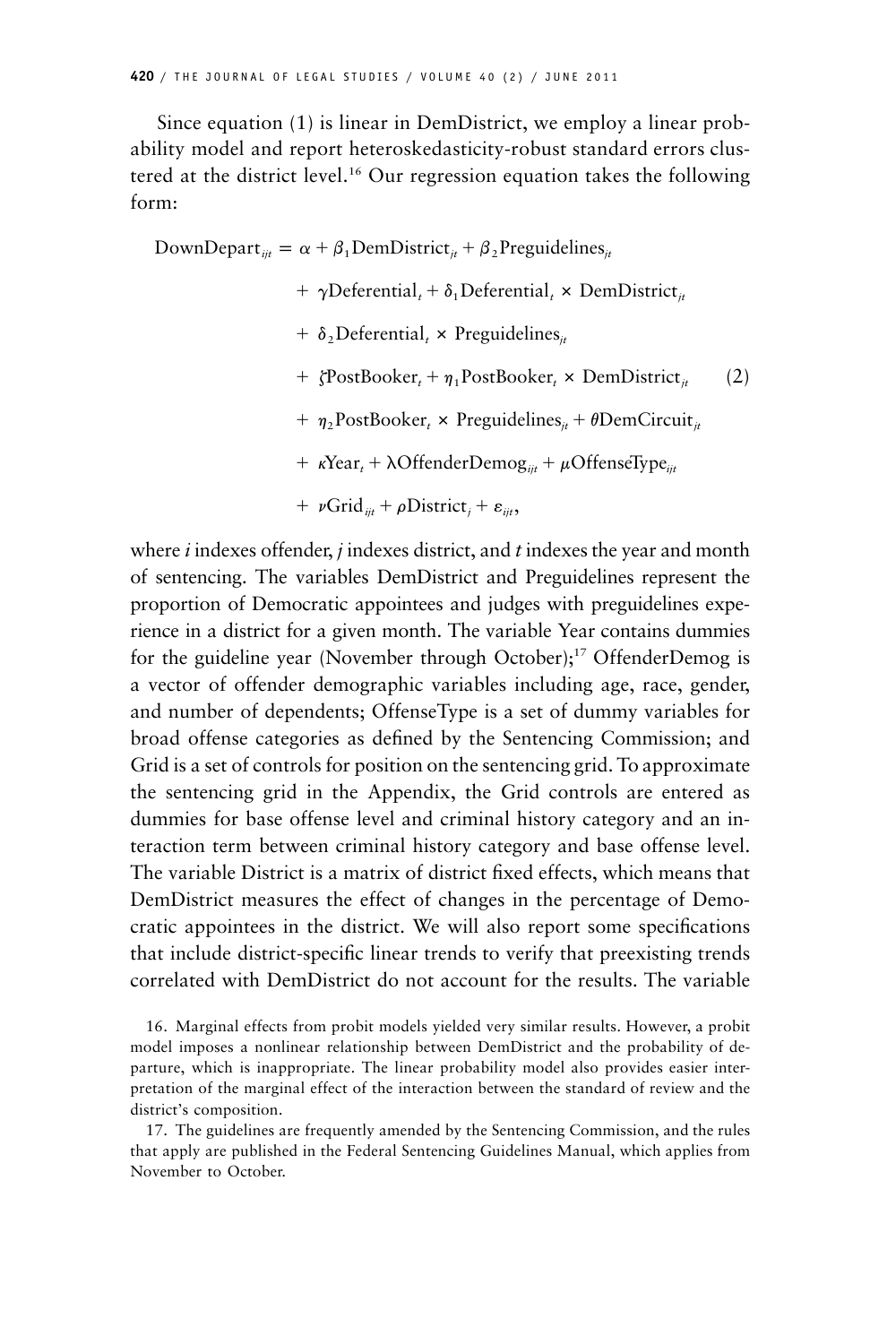DemCircuit measures the proportion of Democratic appointees in the circuit in which the sentence would be reviewed.18

The changes in the standard of review are captured by Deferential, which takes on a value of one under the abuse-of-discretion regimes (*Koon* and *Booker*).19 PostBooker indicates whether a sentence was issued after *Booker.* Because Deferential also covers the post-*Booker* period, the Booker variable measures the difference between deferential review under mandatory guidelines and deferential review under advisory guidelines. Since changes to the standard of review are mostly uniform across circuits and we include year effects, our focus is not on the Deferential variable but rather its interaction with the judge characteristics.

The coefficients  $\beta_1$  and  $\beta_2$  can be interpreted as the impact of a Democratic judge and a judge with preguidelines experience, respectively, on the likelihood of a departure. The primary coefficients of interest are  $\delta_1$ and  $\delta$ <sub>2</sub>, which measure the impact of these judge characteristics under deferential review relative to de novo review. For example, if  $\delta_1$  is statistically significant and of the same sign as  $\beta_1$ , then deferential review amplifies differences between Republican and Democratic appointees. Similarly,  $\eta_1$  and  $\eta_2$  measure the change in the effect of judicial characteristics as a result of the guidelines being rendered advisory.

There are two caveats to the approach outlined here. The first is that sentencing judges may be influenced by their peers in the same district, which might yield nonlinearities in the effect of DemDistrict. We directly tested for this by adding the square of DemDistrict in our base models and found little evidence of nonlinearities (the coefficient on the squared term was very small and statistically insignificant, while the linear term remained basically unchanged and strongly significant).

The second caveat concerns the presence of senior judges. The results we report include only active district judges, but judges who take senior status remain on the bench usually at a substantially reduced caseload. A senior district judge who has a distaste for sentencing or the guidelines may remove himself from the criminal draw. According to the Federal

18. We weighted senior circuit court judges half as much as active circuit court judges. We collected a random sample of judges across circuits who took senior status during the guidelines period and estimated that they heard approximately half as many sentencing cases subsequent to taking senior status.

19. We set Deferential to equal one under post-*Koon* abuse-of-discretion review, post-*Booker* reasonableness review, and the First Circuit's *Rivera* standard. Deferential equals zero when review is de novo.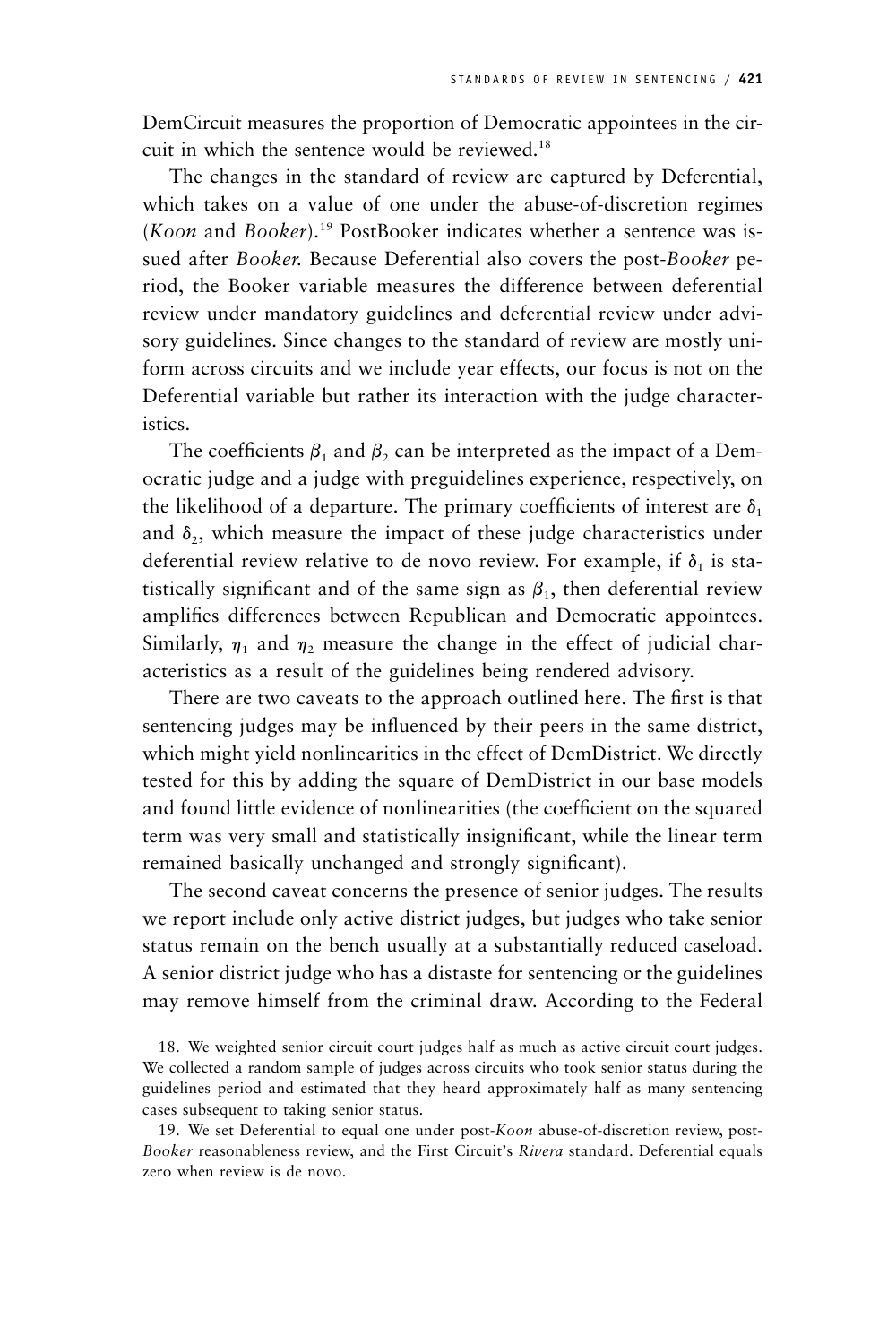Judicial Center (2010), roughly 20 percent of combined civil and criminal cases are resolved by senior district court judges, who maintain on average a 50 percent caseload. Results weighting senior district judges at 50 percent were qualitatively very similar, though the magnitude of the coefficients tended to increase slightly.

# **5. RESULTS**

Our first estimates examine the effect of standards of review on the two instruments available to the sentencing judge: departures and adjustments. Review of departures was directly affected by *Koon,* the PRO-TECT Act, and *Booker.* Although the standard of review for adjustments did not change, adjustments are potential substitutes for departures because they also have the effect of shortening or lengthening sentences. Second, we estimate the effect of standards of review on overall prison sentences. We estimate the prison sentence regressions in reduced-form versions using the basic specification given above. This specification conditions on the base offense level, which is plausibly exogenous in that base offense levels are largely set prior to sentencing by the crime of conviction. We also present results that condition on final offense level, which will help us to isolate the effect of departures on prison sentences.

Table 1 presents results for departures, with the dependent variable equal to one if a judge granted a departure and zero otherwise. In the first specification, we include characteristics of the district and circuit judges but not legal changes. The coefficients on the proportion of Democrats and preguidelines judges are both positive and significant.<sup>20</sup> These results suggest that Democratic appointees are almost 6 percentage points more likely to depart downward than are Republican appointees  $(p < .01)$ . Given that the overall departure rate for serious crimes in nonborder districts is 13 percent, this is a sizable difference. Similarly, preguidelines judges are over 5 percentage points more likely to depart downward than judges who joined the bench after the guidelines  $(p < .05)$ .

The proportion of Democratic appointees in a circuit court also has a significant impact on its departure rates. Moving from a circuit with

<sup>20.</sup> Schanzenbach (2005) found no difference in departure probabilities by district court characteristics. This result seems to have been due to a lack of power, as the present paper includes 6 more years and finds a robust effect. In addition, the present paper explicitly considers the effect of review standards, and stricter review tends to mute the ideological impact.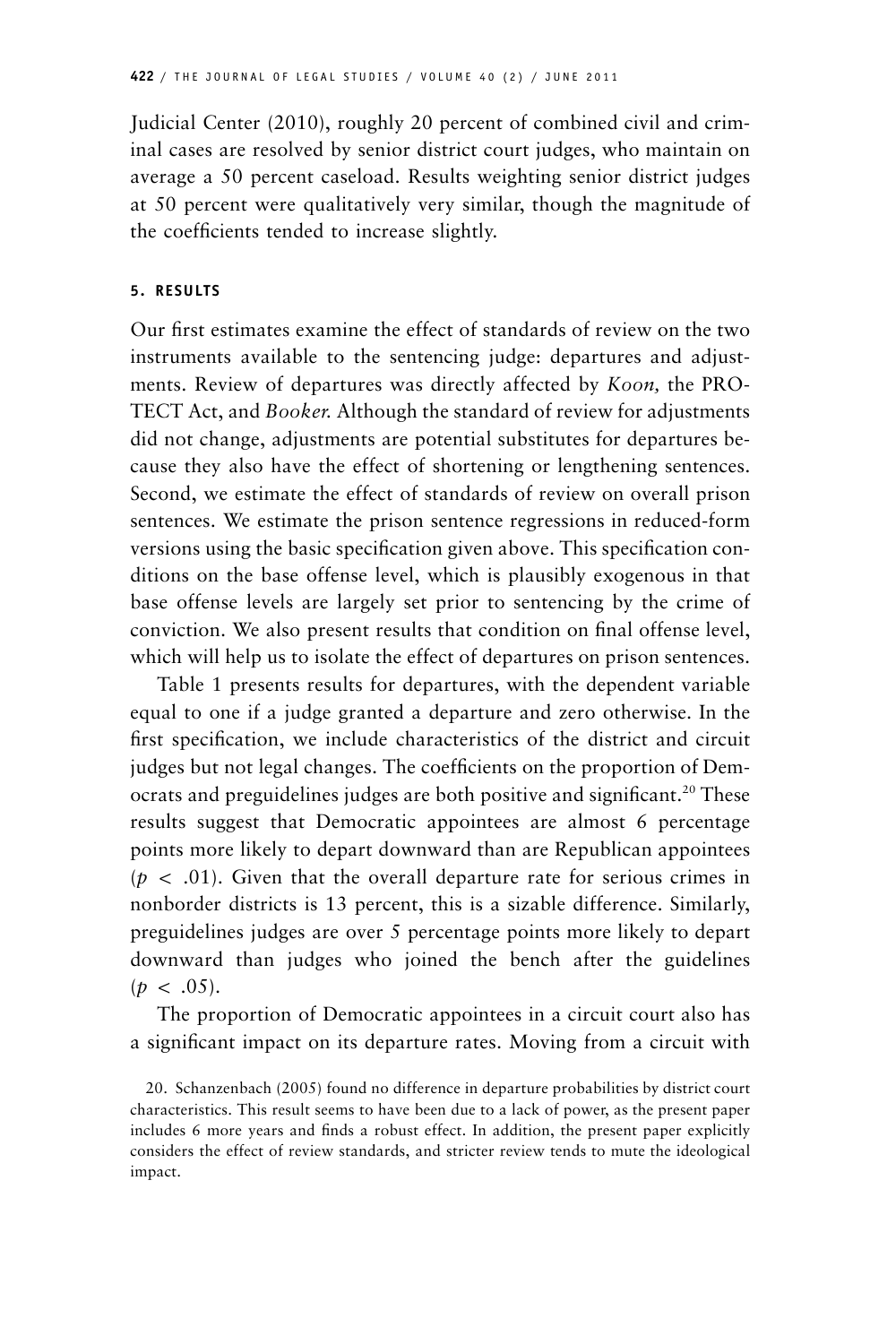Table 1. Downward Departures (Judge-Induced Downward Departure Equals One) **Table 1.** Downward Departures (Judge-Induced Downward Departure Equals One)

|                                                                                                                                                    | $\widehat{E}$                                                                                         | $\widehat{c}$                                                                                                                                                                                                                  | $\widehat{\mathcal{E}}$ | $\widehat{f}$                                                                                                                                                                                                                                                                                                                    | (5)                                                                                                                                                                                                                                                                                                                                                                                                                                                             | $\circledcirc$ | $\widehat{\mathbb{C}}$ |
|----------------------------------------------------------------------------------------------------------------------------------------------------|-------------------------------------------------------------------------------------------------------|--------------------------------------------------------------------------------------------------------------------------------------------------------------------------------------------------------------------------------|-------------------------|----------------------------------------------------------------------------------------------------------------------------------------------------------------------------------------------------------------------------------------------------------------------------------------------------------------------------------|-----------------------------------------------------------------------------------------------------------------------------------------------------------------------------------------------------------------------------------------------------------------------------------------------------------------------------------------------------------------------------------------------------------------------------------------------------------------|----------------|------------------------|
| DemDistrict                                                                                                                                        |                                                                                                       |                                                                                                                                                                                                                                |                         |                                                                                                                                                                                                                                                                                                                                  |                                                                                                                                                                                                                                                                                                                                                                                                                                                                 |                |                        |
| Preguidelines                                                                                                                                      |                                                                                                       | $324$ $328$ $328$ $329$ $329$ $329$ $329$ $329$ $329$ $329$ $329$ $329$ $329$ $329$ $329$ $329$ $329$ $329$ $329$ $329$ $329$ $329$ $329$ $329$ $329$ $329$ $329$ $329$ $329$ $329$ $329$ $329$ $329$ $329$ $329$ $329$ $3299$ |                         | $\begin{array}{l} 55 \\[-2.0ex] -10.0 \\[-2.0ex] -10.0 \\[-2.0ex] -10.0 \\[-2.0ex] -10.0 \\[-2.0ex] -10.0 \\[-2.0ex] -10.0 \\[-2.0ex] -10.0 \\[-2.0ex] -10.0 \\[-2.0ex] -10.0 \\[-2.0ex] -10.0 \\[-2.0ex] -10.0 \\[-2.0ex] -10.0 \\[-2.0ex] -10.0 \\[-2.0ex] -10.0 \\[-2.0ex] -10.0 \\[-2.0ex] -10.0 \\[-2.0ex] -10.0 \\[-2.0ex$ | $\begin{array}{l} \mathcal{A} = \mathcal{S} = \mathcal{S} = \mathcal{S} = \mathcal{S} = \mathcal{S} = \mathcal{S} = \mathcal{S} = \mathcal{S} = \mathcal{S} = \mathcal{S} = \mathcal{S} = \mathcal{S} = \mathcal{S} = \mathcal{S} = \mathcal{S} = \mathcal{S} = \mathcal{S} = \mathcal{S} = \mathcal{S} = \mathcal{S} = \mathcal{S} = \mathcal{S} = \mathcal{S} = \mathcal{S} = \mathcal{S} = \mathcal{S} = \mathcal{S} = \mathcal{S} = \mathcal{S} = \mathcal$ |                |                        |
| CircuitDem                                                                                                                                         |                                                                                                       |                                                                                                                                                                                                                                |                         |                                                                                                                                                                                                                                                                                                                                  |                                                                                                                                                                                                                                                                                                                                                                                                                                                                 |                |                        |
| Deferential                                                                                                                                        |                                                                                                       |                                                                                                                                                                                                                                |                         |                                                                                                                                                                                                                                                                                                                                  |                                                                                                                                                                                                                                                                                                                                                                                                                                                                 |                |                        |
|                                                                                                                                                    |                                                                                                       |                                                                                                                                                                                                                                |                         |                                                                                                                                                                                                                                                                                                                                  |                                                                                                                                                                                                                                                                                                                                                                                                                                                                 |                |                        |
| Deferential × DemDistrict                                                                                                                          |                                                                                                       |                                                                                                                                                                                                                                |                         |                                                                                                                                                                                                                                                                                                                                  |                                                                                                                                                                                                                                                                                                                                                                                                                                                                 |                |                        |
| Deferential x Preguidelines                                                                                                                        |                                                                                                       |                                                                                                                                                                                                                                |                         |                                                                                                                                                                                                                                                                                                                                  |                                                                                                                                                                                                                                                                                                                                                                                                                                                                 |                |                        |
| <b>Booker</b>                                                                                                                                      | $.14**$                                                                                               |                                                                                                                                                                                                                                |                         |                                                                                                                                                                                                                                                                                                                                  |                                                                                                                                                                                                                                                                                                                                                                                                                                                                 |                |                        |
|                                                                                                                                                    | (.008)                                                                                                | (.008)                                                                                                                                                                                                                         |                         |                                                                                                                                                                                                                                                                                                                                  |                                                                                                                                                                                                                                                                                                                                                                                                                                                                 |                |                        |
| Booker × DemDistrict                                                                                                                               |                                                                                                       |                                                                                                                                                                                                                                |                         |                                                                                                                                                                                                                                                                                                                                  |                                                                                                                                                                                                                                                                                                                                                                                                                                                                 |                |                        |
|                                                                                                                                                    |                                                                                                       |                                                                                                                                                                                                                                |                         |                                                                                                                                                                                                                                                                                                                                  |                                                                                                                                                                                                                                                                                                                                                                                                                                                                 |                |                        |
| PostBooker × Preguidelines                                                                                                                         |                                                                                                       |                                                                                                                                                                                                                                |                         |                                                                                                                                                                                                                                                                                                                                  |                                                                                                                                                                                                                                                                                                                                                                                                                                                                 |                |                        |
| (Deferential x DemDistrict) - (De novo x DemDistrict)                                                                                              |                                                                                                       |                                                                                                                                                                                                                                |                         |                                                                                                                                                                                                                                                                                                                                  |                                                                                                                                                                                                                                                                                                                                                                                                                                                                 |                |                        |
|                                                                                                                                                    |                                                                                                       |                                                                                                                                                                                                                                |                         |                                                                                                                                                                                                                                                                                                                                  |                                                                                                                                                                                                                                                                                                                                                                                                                                                                 |                |                        |
| (Deferential x RepDistrict) - (De novo x RepDistrict)                                                                                              |                                                                                                       | .046**<br>(.013)<br>(.014)<br>Serious<br>Serious<br>No<br>No<br>No<br>No<br>No                                                                                                                                                 |                         |                                                                                                                                                                                                                                                                                                                                  |                                                                                                                                                                                                                                                                                                                                                                                                                                                                 |                |                        |
| Crime categories                                                                                                                                   |                                                                                                       |                                                                                                                                                                                                                                |                         |                                                                                                                                                                                                                                                                                                                                  |                                                                                                                                                                                                                                                                                                                                                                                                                                                                 |                |                        |
| District trends                                                                                                                                    |                                                                                                       |                                                                                                                                                                                                                                |                         |                                                                                                                                                                                                                                                                                                                                  |                                                                                                                                                                                                                                                                                                                                                                                                                                                                 |                |                        |
| Substantial assistance                                                                                                                             | $\begin{array}{c} \rm Series \\ \rm No \\ \rm No \\ \rm No \\ \rm NS,182 \\ \rm 2.55,182 \end{array}$ |                                                                                                                                                                                                                                |                         |                                                                                                                                                                                                                                                                                                                                  |                                                                                                                                                                                                                                                                                                                                                                                                                                                                 |                |                        |
| Border                                                                                                                                             |                                                                                                       |                                                                                                                                                                                                                                |                         |                                                                                                                                                                                                                                                                                                                                  |                                                                                                                                                                                                                                                                                                                                                                                                                                                                 |                |                        |
|                                                                                                                                                    |                                                                                                       |                                                                                                                                                                                                                                | 255,182                 | 255,182                                                                                                                                                                                                                                                                                                                          | 52,720                                                                                                                                                                                                                                                                                                                                                                                                                                                          | 41,343         | 115,648                |
| Note. Robust standard errors clustered by district are in parentheses. All regressions condition on dummies for district, year, base offense level |                                                                                                       |                                                                                                                                                                                                                                |                         |                                                                                                                                                                                                                                                                                                                                  |                                                                                                                                                                                                                                                                                                                                                                                                                                                                 |                |                        |

criminal history, race (black or Hispanic), sex, citizenship status, numbers of dependents (zero, one, two, or more), and continuous variables age, age squared, and base offense level x criminal history.

 $p^*p < .10.$ <br>  $p^*p < .05.$ 

 $p^*p < .01$ .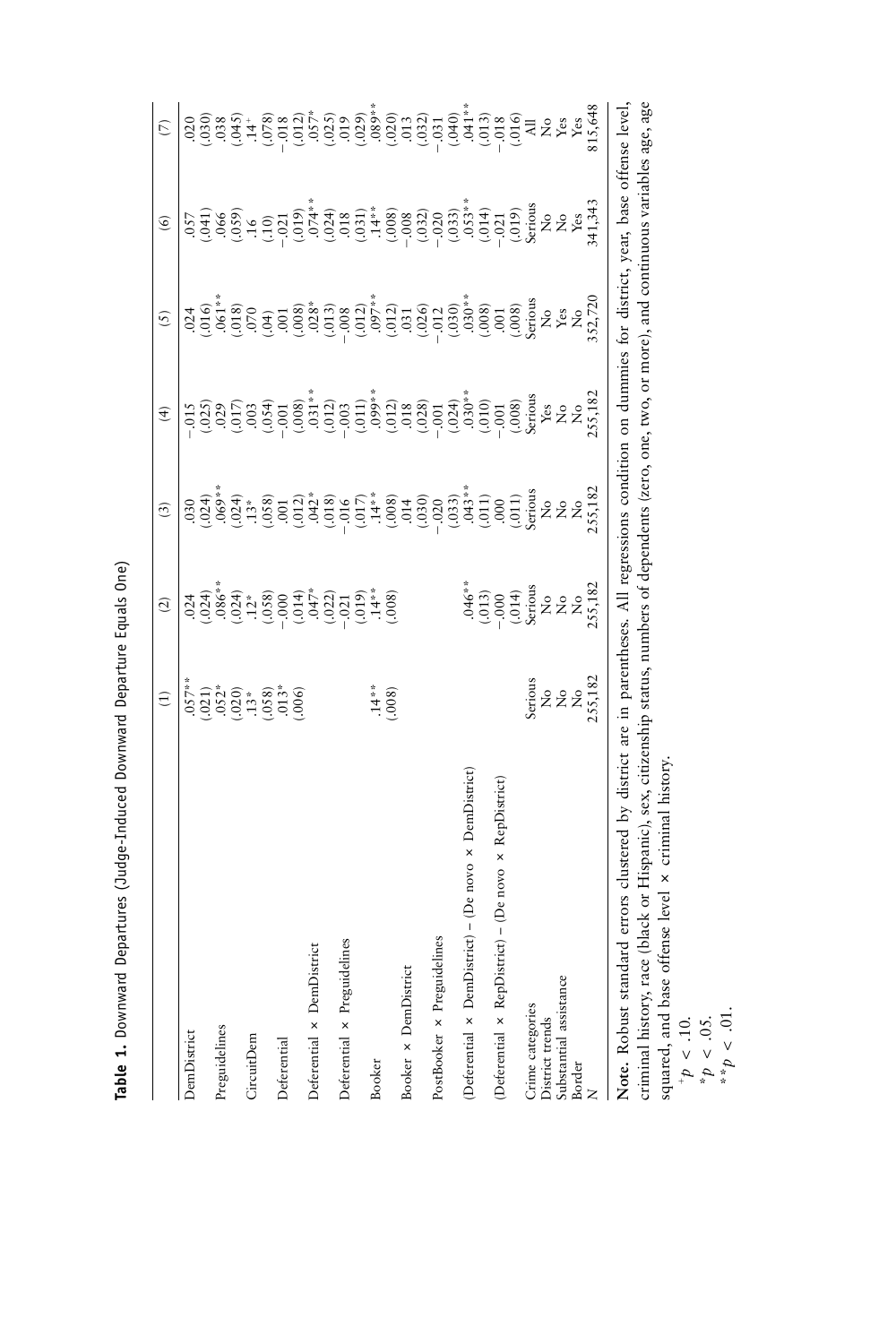25 percent Democrats to a circuit with 75 percent Democrats (corresponding roughly to the observed range in the data) increases departures by about 6 percentage points. The impact of the circuit composition on district judges could reflect either reversal aversion or the faithful application of circuit court precedent. This result, however, does not survive the inclusion of district-specific trends in column 4.

Column 2, which accounts for the changes in the standard of review, presents a more nuanced picture. The political differences among district judges are evident only when appellate review is deferential. The coefficient on DemDistrict under de novo review is not significant. However, the coefficient on Deferential  $\times$  DemDistrict is statistically significant and, at 4.7 percentage points, roughly twice the size of the coefficient on DemDistrict. Thus, the difference between Democrats and Republicans is significant only under deferential review. In addition, Democrats are 4.6 percentage points more likely to depart under abuse-of-discretion review than under a de novo standard ( $p < .01$ ).

By contrast, deferential review appears to have little effect on the behavior of preguidelines judges or Republican appointees, and these two results are consistent across all specifications and outcome variables. Preguidelines judges tend to grant more departures but do so equally under a de novo or abuse-of-discretion regime. The invariance of Republican judges does not appear to be due to hostility to the guidelines but more likely reflects a weaker inclination to depart in the first place—that is, they are largely inframarginal. This may be because Republican appointees favor higher sentences or, given that all judges depart more after *Booker,* are simply more willing to assume a limited judicial role in sentencing by adhering to the guidelines sentencing ranges.

Column 3 of Table 1 includes the changes in the standard of review and an additional term for cases decided after the *Booker* decision. The Deferential dummy is as before and equals one under *Booker* and in the period between *Koon* and the PROTECT Act. Thus, the PostBooker dummy measures the marginal effect of *Booker* beyond the effect of deferential review. We estimate a marginal effect for *Booker* because it not only reverted to a deferential standard but also changed substantive law by declaring the guidelines to be advisory. The basic results from the previous regressions survive: Democratic district judges depart more under deferential review, and departures still increase with the proportion of Democratic judges in the circuit. The PostBooker coefficient is large and positive, suggesting that the departure rate nearly doubles.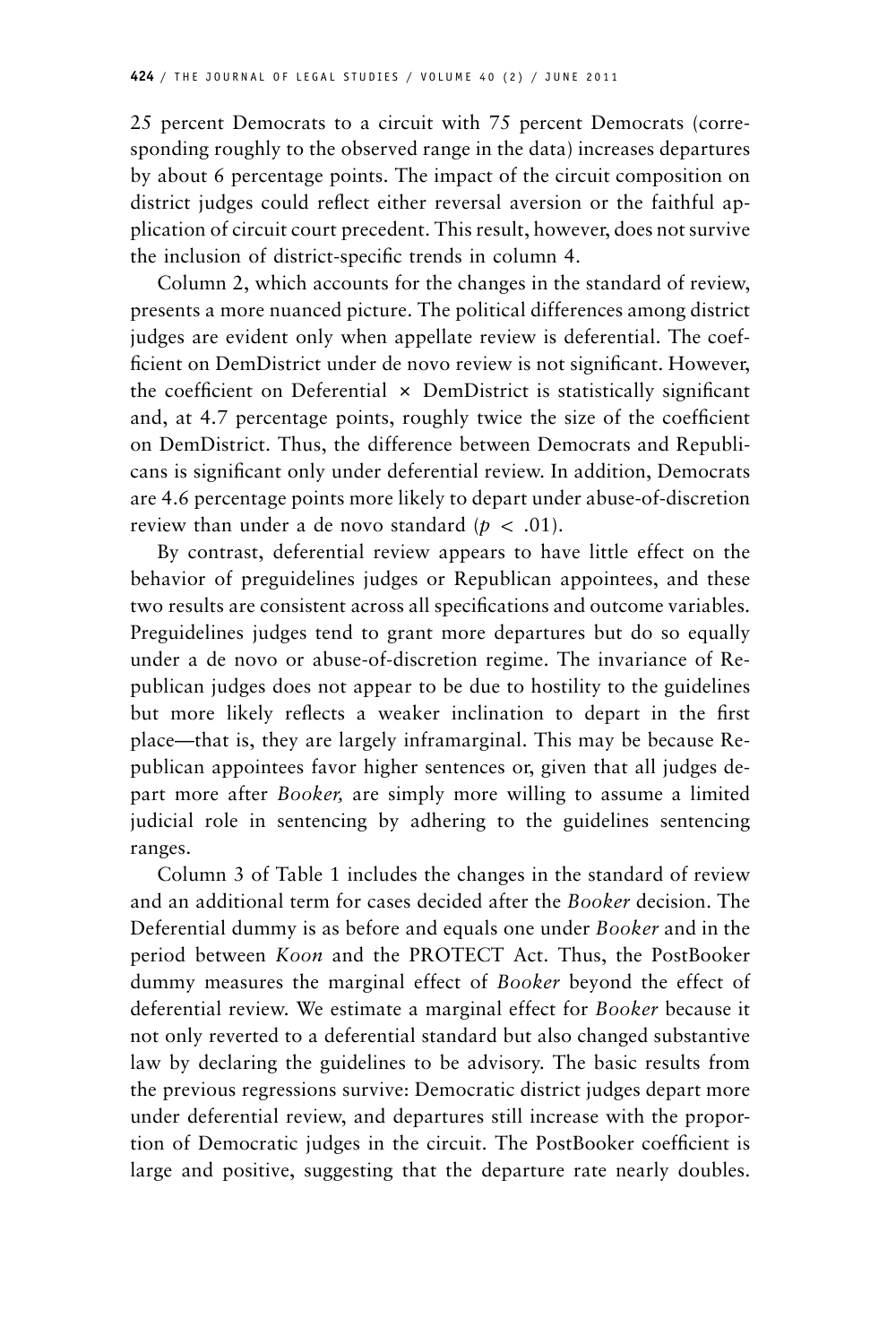This is in line with the raw numbers detailed in Figure 2. Thus, both Republicans and Democrats were much more likely to depart after *Booker*. However, the coefficient on DemDistrict  $\times$  Booker is small and not statistically significant, which means that the relative differences between Republicans and Democrats did not change much after *Booker*.

Column 4 adds district-specific linear time trends. The coefficient on Deferential  $\times$  DemDistrict decreases to 3.1 percentage points but is more precisely estimated than before. In unreported regressions, the results are not meaningfully changed by the inclusion of quadratic or cubic terms in the district trends. In short, we are confident that preexisting trends do not explain the changes observed.

Columns 5, 6, and 7 expand the sample to confirm the robustness of our results. Column 5 includes substantial assistance cases,<sup>21</sup> column 6 includes border districts, and column 7 includes all federal sentences. The interaction between Deferential and DemDistrict remains positive and statistically significant in all regressions.<sup>22</sup>

Table 2 reports results using substantial assistance departures as the dependent variable, taking the value of one if the defendant was granted a substantial assistance departure and zero otherwise. We use these regressions as placebo tests; in principle, substantial assistance departures should not be affected by a change in the standard of review applied to judge-induced departures. The results confirm that substantial assistance departures are unaffected by changes to the standard of review. The interactions between DemDistrict and Deferential or Booker have small coefficients that are never statistically significant. The term DemDistrict is correlated with fewer substantial assistance departures in some regressions, but this result disappears when district-specific trends are included.

Table 3 reports the same specifications as Table 1 but uses final offense level as the dependent variable. Thus, Table 3 measures how the standards of review for departures influenced judges' decisions regarding adjustments. In models 1–4, the impact of the proportion of Democrats

21. When substantial assistance departures are included, the dependent variable is coded as zero if the defendant is granted a substantial assistance departure or no departure at all; it is coded as one if the defendant receives a judge-induced downward departure.

22. Additional results from specific subsamples not reported here, such as drug crimes or serious nondrug crimes, yielded similar coefficients but tended to be less precise. For example, when the sample was restricted to drug crimes for the regression in column 3, Table 1, the coefficient on Deferential  $\times$  DemDistrict was 4.4, with a *p*-value of .026; for serious nondrug crimes, the coefficient was 3.5, with a *p*-value of .13.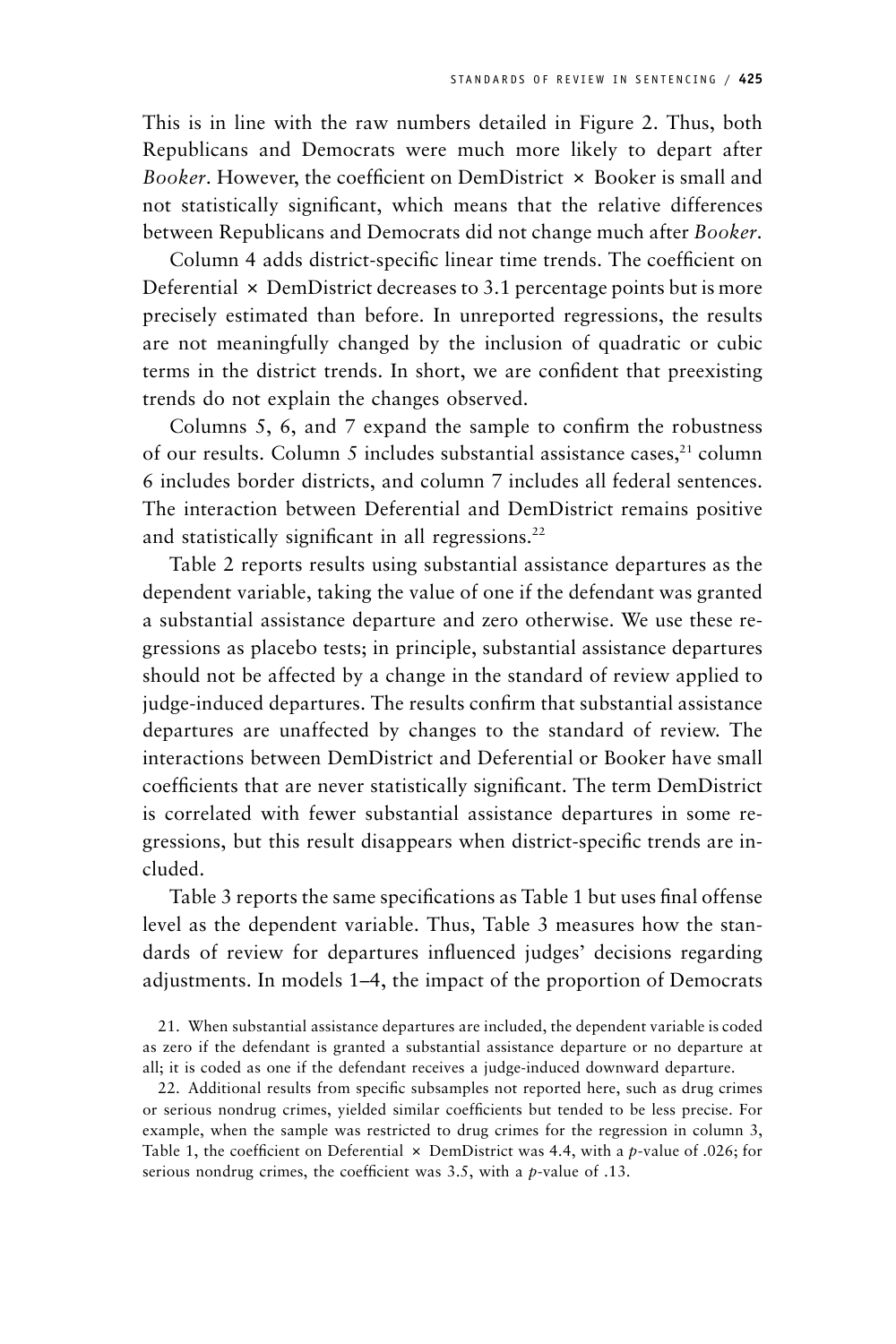|                                   | (1)                  | (2)      | (3)      | (4)            | (5)      |
|-----------------------------------|----------------------|----------|----------|----------------|----------|
|                                   |                      |          |          |                |          |
| DemDistrict                       | $-.096**$            | $-.030$  | $-.10**$ | $-.10**$       | $-.029$  |
|                                   | (.032)               | (.026)   | (.037)   | (.036)         | (.036)   |
| Preguidelines                     | $-.053$              | $-.027$  | $-.038$  | $-.036$        | $-.009$  |
|                                   | (.035)               | (.024)   | (.038)   | (.059)         | (.045)   |
| CircuitDem                        | .087                 | $-.039$  | .083     | .16            | $-.056$  |
|                                   | (.083)               | (.087)   | (.082)   | (.10)          | (.087)   |
| Deferential                       | $-.001$              | $-.003$  | .001     | .005           | .012     |
|                                   | (.006)               | (.006)   | (.016)   | (.015)         | (.013)   |
| Deferential × DemDistrict         |                      |          | .013     | .010           | $-.008$  |
|                                   |                      |          | (.022)   | (.023)         | (.021)   |
| Deferential × Preguidelines       |                      |          | $-.022$  | .018           | $-.036+$ |
|                                   |                      |          | (.019)   | (.031)         | (.019)   |
| Booker                            | $-.017$ <sup>+</sup> | $-.014+$ | $-.020*$ | $-.031$        | $-.037+$ |
|                                   | (.009)               | (.009)   | (.010)   | (.021)         | (.019)   |
| Booker × DemDistrict              |                      |          |          | .005           | .028     |
|                                   |                      |          |          | (.032)         | (.030)   |
| PostBooker $\times$ Preguidelines |                      |          |          | .041           | .039     |
|                                   |                      |          |          | (.046)         | (.036)   |
| District trends                   | No                   | Yes      | No       | N <sub>0</sub> | Yes      |

**Table 2.** Substantial Assistance Departures (Substantial Assistance Departure Equals One)

**Note.** The sample is limited to serious crimes and includes substantial assistance departures. Robust standard errors clustered by district are in parentheses. All regressions condition on dummies for district, year, base offense level, criminal history, race (black or Hispanic), sex, citizenship status, numbers of dependents (zero, one, two, or more), and continuous variables age, age squared, and base offense level  $\times$  criminal history.  $N = 352,720$ .

 $p^+$   $> 10$ .  $* p \, < \, .05.$ \*\* $p$  < .01.

in the district is highly significant. On average, a Democratic judge calculates a .45 to .67 lower final offense level than a Republican judge. However, judges appointed before enactment of the guidelines are not significantly different from those appointed afterward.

When interaction terms are added for the standard of review in columns 3–5, the standard of review for departures has no effect on party differences in offense level calculations. We find some evidence of substitution between adjustments and departures after *Booker,* although the party effect is not statistically significant in columns 3–5. There is a large positive *Booker* effect on final offense levels, which was not specific to any judicial group. We will return to this result in our discussion of prison sentences.

Table 4 considers the impact of these changes on the log prison sen-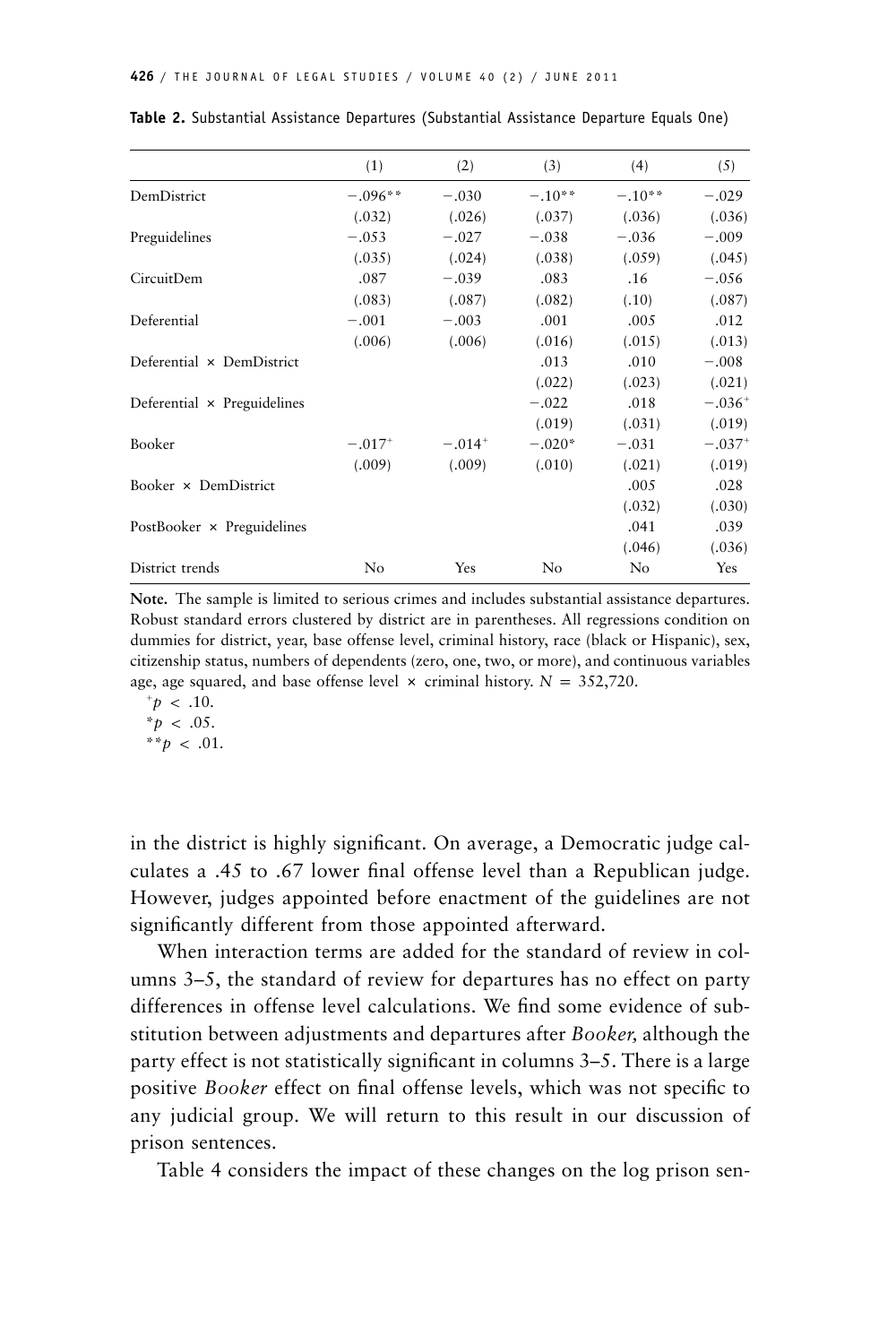|                                    | (1)      | (2)     | (3)      | (4)      | (5)       |
|------------------------------------|----------|---------|----------|----------|-----------|
| DemDistrict                        | $-.67**$ | $-.45*$ | $-.59**$ | $-.57**$ | $-.26$    |
|                                    | (.20)    | (.18)   | (.22)    | (.22)    | (.22)     |
| Preguidelines                      | $-.069$  | .11     | $-.086$  | $-.048$  | .10       |
|                                    | (.15)    | (.18)   | (.18)    | (.18)    | (.24)     |
| CircuitDem                         | .61      | .90     | .57      | .58      | .88       |
|                                    | (.49)    | (.81)   | (.48)    | (.48)    | (.78)     |
| Deferential                        | $-.10$   | $-.058$ | .046     | .13      | .11       |
|                                    | (.095)   | (.041)  | (.095)   | (.11)    | (.11)     |
| Deferential × DemDistrict          |          |         | $-.14$   | $-.25$   | $-.27+$   |
|                                    |          |         | (.16)    | (.17)    | (.16)     |
| Deferential $\times$ Preguidelines |          |         | $-.052$  | $-.16$   | $-.16$    |
|                                    |          |         | (.17)    | (.19)    | (.20)     |
| Booker                             | $.31***$ | $.60**$ | $.31***$ | .16      | .24       |
|                                    | (.074)   | (.10)   | (.074)   | (.14)    | (.13)     |
| Booker × DemDistrict               |          |         |          | .21      | $.31^{+}$ |
|                                    |          |         |          | (.23)    | (.18)     |
| PostBooker × Preguidelines         |          |         |          | .26      | $-.18$    |
|                                    |          |         |          | (.23)    | (.28)     |
| (Deferential × DemDistrict)        |          |         |          |          |           |
| $-$ (De novo $\times$ DemDistrict) |          |         | $-.095$  | $-.12$   | $-.17$    |
|                                    |          |         | (.11)    | (.12)    | (.11)     |
| (Deferential × RepDistrict)        |          |         |          |          |           |
| $-$ (De novo $\times$ RepDistrict) |          |         | .046     | .13      | .11       |
|                                    |          |         | (.093)   | (.11)    | (.11)     |
| District trends                    | No       | Yes     | No       | No       | Yes       |
| $R^2$                              | .828     | .828    | .828     | .828     | .892      |

#### **Table 3.** Final Offense Level

**Note.** Robust standard errors clustered by district are in parentheses. All regressions condition on dummies for district, year, base offense level, criminal history, race (black or Hispanic), sex, citizenship status, numbers of dependents (zero, one, two, or more), and continuous variables age, age squared, and base offense level  $\times$  criminal history.  $N = 255,182$ .

 $p \sim .10$ .  $*_{p}$  < .05.  $* * p < .01$ .

tence.23 When we condition on base offense levels, Democratic judges give sentences that are on average 17 percent shorter than those of Republican judges, translating into a difference of about 10 months.<sup>24</sup> The impact of preguidelines judges is significant at the 10 percent level  $(p = .068)$  in column 1, and the coefficient suggests that preguidelines judges give sentences that are 8 percent shorter than those of judges appointed after the guidelines.

24. Comparable effects were observed in regressions that used total prison sentence as the dependent variable.

<sup>23.</sup> In order not to drop sentences coded as 0 months (about 8 percent of the total) in the log regressions, we take the log of months sentenced plus 1.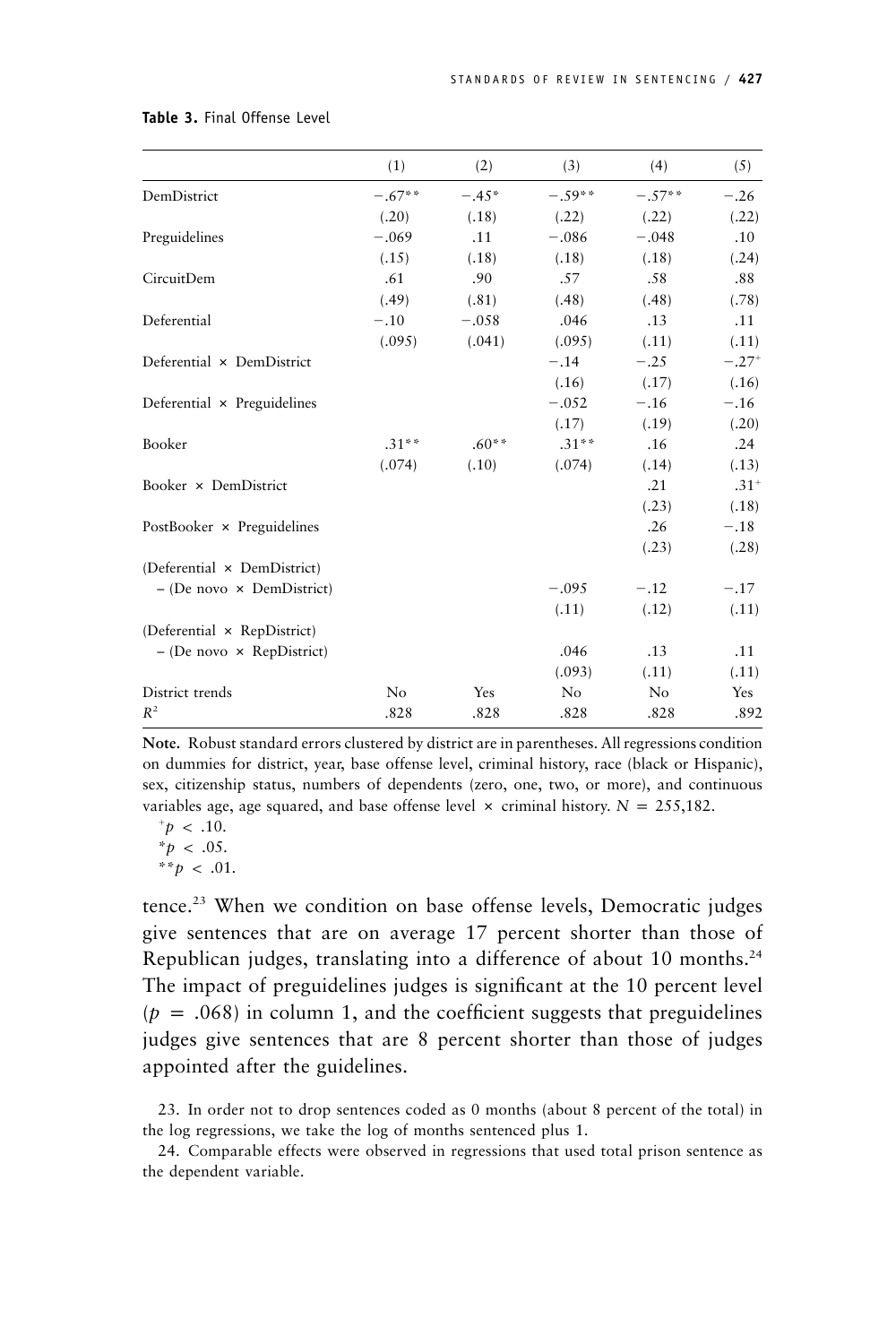Table 4. Prison Sentences **Table 4.** Prison Sentences

|                                                                                                                                                               |                                  |                        | log(Sentence) Base Offense Controls                                                                                                                                                                                                                                                                                                |                                                                                                                                                                                                                                                                                                      |                                                                                                                                                                                                                                                                                                                                                                                      |                                                                                                                                                                      | log(Sentence) Final Offense Controls                                                                                                                                                                                                                 |                                                                                                                                                 |
|---------------------------------------------------------------------------------------------------------------------------------------------------------------|----------------------------------|------------------------|------------------------------------------------------------------------------------------------------------------------------------------------------------------------------------------------------------------------------------------------------------------------------------------------------------------------------------|------------------------------------------------------------------------------------------------------------------------------------------------------------------------------------------------------------------------------------------------------------------------------------------------------|--------------------------------------------------------------------------------------------------------------------------------------------------------------------------------------------------------------------------------------------------------------------------------------------------------------------------------------------------------------------------------------|----------------------------------------------------------------------------------------------------------------------------------------------------------------------|------------------------------------------------------------------------------------------------------------------------------------------------------------------------------------------------------------------------------------------------------|-------------------------------------------------------------------------------------------------------------------------------------------------|
|                                                                                                                                                               | $\widehat{E}$                    | $\widehat{c}$          | $\binom{3}{2}$                                                                                                                                                                                                                                                                                                                     | $\widehat{f}$                                                                                                                                                                                                                                                                                        | (5)                                                                                                                                                                                                                                                                                                                                                                                  | $\circledcirc$                                                                                                                                                       | $\widehat{\triangleright}$                                                                                                                                                                                                                           | $\circled{s}$                                                                                                                                   |
| DemDistrict                                                                                                                                                   | $-0.17**$                        | $-14*$                 | $-14*$                                                                                                                                                                                                                                                                                                                             | .038                                                                                                                                                                                                                                                                                                 | $-100$ *                                                                                                                                                                                                                                                                                                                                                                             | .059                                                                                                                                                                 | .058                                                                                                                                                                                                                                                 | .002                                                                                                                                            |
|                                                                                                                                                               | $(.052)$<br>$-.081$ <sup>+</sup> | $(-0.58)$              | $(500 -$                                                                                                                                                                                                                                                                                                                           | (0.049)                                                                                                                                                                                                                                                                                              |                                                                                                                                                                                                                                                                                                                                                                                      |                                                                                                                                                                      | 160.1                                                                                                                                                                                                                                                |                                                                                                                                                 |
| Preguidelines                                                                                                                                                 |                                  |                        |                                                                                                                                                                                                                                                                                                                                    |                                                                                                                                                                                                                                                                                                      |                                                                                                                                                                                                                                                                                                                                                                                      |                                                                                                                                                                      |                                                                                                                                                                                                                                                      |                                                                                                                                                 |
|                                                                                                                                                               | (0.045)                          | (.055)                 |                                                                                                                                                                                                                                                                                                                                    |                                                                                                                                                                                                                                                                                                      |                                                                                                                                                                                                                                                                                                                                                                                      |                                                                                                                                                                      | (0.056)                                                                                                                                                                                                                                              | $\begin{array}{c}\n\widehat{\pi}_{1} & \widehat{\pi}_{2} \\ \widehat{\sigma}_{1} & \widehat{\sigma}_{2} \\ \vdots & \vdots\n\end{array}$        |
| CircuitDem                                                                                                                                                    |                                  |                        | (0.57)                                                                                                                                                                                                                                                                                                                             |                                                                                                                                                                                                                                                                                                      |                                                                                                                                                                                                                                                                                                                                                                                      |                                                                                                                                                                      |                                                                                                                                                                                                                                                      |                                                                                                                                                 |
|                                                                                                                                                               | (.125)                           | $(13)$<br>$008$        | $(12)$<br>$023$                                                                                                                                                                                                                                                                                                                    | $\frac{3}{2}$ $\frac{3}{2}$ $\frac{3}{2}$                                                                                                                                                                                                                                                            | $\begin{array}{c} (1034) \\ (-035) \\ (-043) \\ (-043) \\ (-035) \\ (-030) \\ (-030) \\ (-030) \\ (-030) \\ (-030) \\ (-030) \\ (-030) \\ (-030) \\ (-030) \\ (-030) \\ (-030) \\ (-030) \\ (-030) \\ (-030) \\ (-030) \\ (-030) \\ (-030) \\ (-030) \\ (-030) \\ (-030) \\ (-030) \\ (-030) \\ (-030) \\ (-030) \\ (-030) \\ (-030) \\ (-030) \\ (-030) \\ (-030) \\ (-030) \\ (-0$ | $(0.55)$<br>$(-1.53)$<br>$(-1.53)$<br>$(-1.53)$<br>$(-1.53)$<br>$(-1.53)$<br>$(-1.53)$<br>$(-1.53)$<br>$(-1.53)$<br>$(-1.53)$<br>$(-1.53)$<br>$(-1.53)$<br>$(-1.53)$ | $(113)$<br>$.020$                                                                                                                                                                                                                                    | $(073)$<br>$(016)$<br>$(016)$<br>$(016)$<br>$(016)$                                                                                             |
| Deferential                                                                                                                                                   |                                  |                        |                                                                                                                                                                                                                                                                                                                                    |                                                                                                                                                                                                                                                                                                      |                                                                                                                                                                                                                                                                                                                                                                                      |                                                                                                                                                                      |                                                                                                                                                                                                                                                      |                                                                                                                                                 |
|                                                                                                                                                               |                                  | $(.024)$<br>$-.063+$   | $(.025)$<br>$-.083*$                                                                                                                                                                                                                                                                                                               | $(.024)$<br>-.10**                                                                                                                                                                                                                                                                                   | (.010)                                                                                                                                                                                                                                                                                                                                                                               |                                                                                                                                                                      | $\begin{array}{l} 5,3,4,4,5,6,7,8,8,9,0\\ 0,5,6,7,6,7,8,8,9,0\\ -1,5,6,7,6,7,6,7,7,8,7,7,7,8,7,7,7\\ -1,5,6,7,6,7,7,7,7,7,7,7,7,7\\ -1,5,6,7,6,7,7,7,7,7,7,7,7,7\\ -1,5,6,7,7,7,7,7,7,7,7,7,7\\ -1,5,6,7,7,7,7,7,7,7,7,7,7\\ -1,5,6,7,7,7,7,7,7,7,7$ |                                                                                                                                                 |
| Deferential x DemDistrict                                                                                                                                     |                                  |                        |                                                                                                                                                                                                                                                                                                                                    |                                                                                                                                                                                                                                                                                                      |                                                                                                                                                                                                                                                                                                                                                                                      |                                                                                                                                                                      |                                                                                                                                                                                                                                                      |                                                                                                                                                 |
|                                                                                                                                                               |                                  |                        |                                                                                                                                                                                                                                                                                                                                    |                                                                                                                                                                                                                                                                                                      |                                                                                                                                                                                                                                                                                                                                                                                      |                                                                                                                                                                      |                                                                                                                                                                                                                                                      |                                                                                                                                                 |
| Deferential x Preguidelines                                                                                                                                   |                                  | $(0.039)$<br>$(0.04)$  |                                                                                                                                                                                                                                                                                                                                    |                                                                                                                                                                                                                                                                                                      |                                                                                                                                                                                                                                                                                                                                                                                      |                                                                                                                                                                      |                                                                                                                                                                                                                                                      |                                                                                                                                                 |
|                                                                                                                                                               |                                  |                        | $\begin{array}{l} (0.39)\\ (-0.12)\\ (-0.041)\\ (-0.05)\\ (-0.05)\\ (-0.05)\\ (-0.05)\\ (-0.05)\\ (-0.05)\\ (-0.05)\\ (-0.05)\\ (-0.05)\\ (-0.05)\\ (-0.05)\\ (-0.05)\\ (-0.05)\\ (-0.05)\\ (-0.05)\\ (-0.05)\\ (-0.05)\\ (-0.05)\\ (-0.05)\\ (-0.05)\\ (-0.05)\\ (-0.05)\\ (-0.05)\\ (-0.05)\\ (-0.05)\\ (-0.05)\\ (-0.05)\\ (-0$ | $\begin{array}{c} (037)\\ (124)\\ (142)\\ (1030)\\ (1030)\\ (1030)\\ (1030)\\ (1030)\\ (1030)\\ (1030)\\ (1030)\\ (1030)\\ (1030)\\ (1030)\\ (1030)\\ (1030)\\ (1030)\\ (1030)\\ (1030)\\ (1030)\\ (1030)\\ (1030)\\ (1030)\\ (1030)\\ (1030)\\ (1030)\\ (1030)\\ (1030)\\ (1030)\\ (1030)\\ (1030)$ |                                                                                                                                                                                                                                                                                                                                                                                      |                                                                                                                                                                      |                                                                                                                                                                                                                                                      |                                                                                                                                                 |
| Booker                                                                                                                                                        |                                  |                        |                                                                                                                                                                                                                                                                                                                                    |                                                                                                                                                                                                                                                                                                      | $-.064**$                                                                                                                                                                                                                                                                                                                                                                            |                                                                                                                                                                      |                                                                                                                                                                                                                                                      |                                                                                                                                                 |
|                                                                                                                                                               |                                  |                        |                                                                                                                                                                                                                                                                                                                                    |                                                                                                                                                                                                                                                                                                      | (.014)                                                                                                                                                                                                                                                                                                                                                                               |                                                                                                                                                                      |                                                                                                                                                                                                                                                      |                                                                                                                                                 |
| Booker × DemDistrict                                                                                                                                          |                                  |                        |                                                                                                                                                                                                                                                                                                                                    |                                                                                                                                                                                                                                                                                                      |                                                                                                                                                                                                                                                                                                                                                                                      |                                                                                                                                                                      |                                                                                                                                                                                                                                                      |                                                                                                                                                 |
|                                                                                                                                                               |                                  |                        |                                                                                                                                                                                                                                                                                                                                    |                                                                                                                                                                                                                                                                                                      |                                                                                                                                                                                                                                                                                                                                                                                      |                                                                                                                                                                      |                                                                                                                                                                                                                                                      |                                                                                                                                                 |
| PostBooker × Preguidelines                                                                                                                                    |                                  |                        |                                                                                                                                                                                                                                                                                                                                    |                                                                                                                                                                                                                                                                                                      |                                                                                                                                                                                                                                                                                                                                                                                      |                                                                                                                                                                      |                                                                                                                                                                                                                                                      |                                                                                                                                                 |
|                                                                                                                                                               |                                  |                        |                                                                                                                                                                                                                                                                                                                                    | $(.050)$<br>$-.071**$                                                                                                                                                                                                                                                                                |                                                                                                                                                                                                                                                                                                                                                                                      |                                                                                                                                                                      |                                                                                                                                                                                                                                                      |                                                                                                                                                 |
| (Deferential x DemDistrict) - (De novo x DemDistrict)                                                                                                         |                                  | $-54*$                 |                                                                                                                                                                                                                                                                                                                                    |                                                                                                                                                                                                                                                                                                      |                                                                                                                                                                                                                                                                                                                                                                                      | $0.035*$                                                                                                                                                             |                                                                                                                                                                                                                                                      |                                                                                                                                                 |
|                                                                                                                                                               |                                  | $(.024)$<br>$.008$     | $(025)$<br>$023$                                                                                                                                                                                                                                                                                                                   | (.025)                                                                                                                                                                                                                                                                                               |                                                                                                                                                                                                                                                                                                                                                                                      |                                                                                                                                                                      |                                                                                                                                                                                                                                                      |                                                                                                                                                 |
| (Deferential × RepDistrict) – (De novo × RepDistrict)                                                                                                         |                                  |                        |                                                                                                                                                                                                                                                                                                                                    | 029                                                                                                                                                                                                                                                                                                  |                                                                                                                                                                                                                                                                                                                                                                                      |                                                                                                                                                                      |                                                                                                                                                                                                                                                      |                                                                                                                                                 |
|                                                                                                                                                               |                                  | $(024)$<br>No<br>$676$ | $(025)$<br>No<br>$576$                                                                                                                                                                                                                                                                                                             | $\begin{array}{c} (025) \\ \text{Yes} \\ 677 \end{array}$                                                                                                                                                                                                                                            |                                                                                                                                                                                                                                                                                                                                                                                      | $(6, 6, 6)$<br>$(6, 6, 6)$<br>$(6, 6, 6)$                                                                                                                            | 017)<br>023<br>28, 286                                                                                                                                                                                                                               | $(0.23)\n(0.26)\n(0.27)\n(0.2872),\n(0.2972),\n(0.2972),\n(0.2972),\n(0.2972),\n(0.2972),\n(0.2972),\n(0.2972),\n(0.2972),\n(0.2972),\n(0.2972$ |
| District trends                                                                                                                                               | å<br>S                           |                        |                                                                                                                                                                                                                                                                                                                                    |                                                                                                                                                                                                                                                                                                      | 2 %                                                                                                                                                                                                                                                                                                                                                                                  |                                                                                                                                                                      |                                                                                                                                                                                                                                                      |                                                                                                                                                 |
|                                                                                                                                                               | .676                             |                        |                                                                                                                                                                                                                                                                                                                                    |                                                                                                                                                                                                                                                                                                      |                                                                                                                                                                                                                                                                                                                                                                                      |                                                                                                                                                                      |                                                                                                                                                                                                                                                      | 790                                                                                                                                             |
| Note. Robust standard errors clustered by district are in parentheses. All regressions condition on dummies for district, year, criminal history, race (black |                                  |                        |                                                                                                                                                                                                                                                                                                                                    |                                                                                                                                                                                                                                                                                                      |                                                                                                                                                                                                                                                                                                                                                                                      |                                                                                                                                                                      |                                                                                                                                                                                                                                                      |                                                                                                                                                 |

or Hispanic), sex, citizenship status, numbers of dependents (zero, one, two, or more), and continuous variables age and age squared. Columns 1-3 or Hispanic), sex, citizenship status, numbers of dependents (zero, one, two, or more), and continuous variables age and age squared. Columns 1–3 include base offense level dummies and base offense level # criminal history dummies. Columns 6–8 include final offense level dummies and final offense level  $\times$  criminal history.  $N = 255,182$ .

 $\frac{p}{p}$  < .10.<br> *p* < .05.

 $*^{*}p \leq .01.$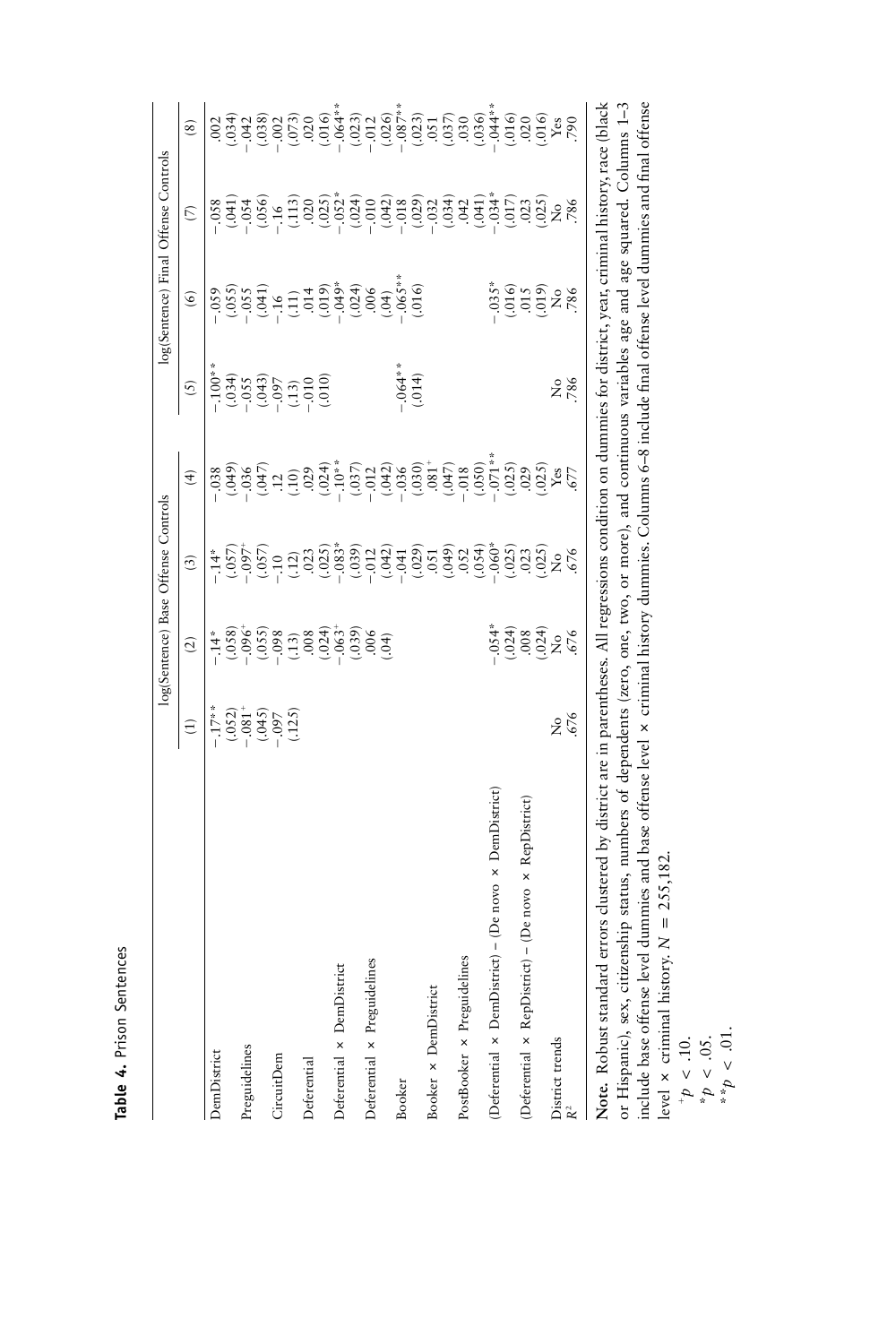As in the case of departures, a deferential standard of review widens the sentencing disparity between Democratic and Republican judges. In columns 2–4, the interparty sentencing disparity increases by roughly 50 percent under deferential review. In addition, Democrats under deferential review give lower sentences than Democrats constrained under de novo review, while Republicans are relatively insensitive to review standards.

Columns 3 and 4 suggest that *Booker*'s deferential standard did not have an impact on party differences in prison sentences beyond that of *Koon*'s deferential standard. (The same was true for departures as well.) However, *Booker* had little or no independent effect on sentence length, whereas it was associated with increases in departures and offense levels. In other words, post-*Booker* judges calculated higher offense levels but compensated with more downward departures. Because of these offsetting effects, the net effect of *Booker* on average prison sentences is not significant. Thus, we find evidence for substitution between departures and adjustments post-*Booker*, though the substitution does not appear to be confined to a particular group of judges. $25$ 

These offsetting changes lead to an intriguing conclusion: deferential review under mandatory guidelines results in prison sentences that are similar to those of deferential review under advisory guidelines.<sup>26</sup> In other words, under deferential review, mandatory guidelines served only as a weak constraint on judges' ability to use adjustments and departures to reach target sentences.

Because final offense levels are endogenous, the results in columns 5–8 are merely suggestive. However, by conditioning on final offense level, we remove the effect of manipulations to the offense level and can isolate the effect of changes in the departure rate on prison sentences. Note first that the coefficient on DemDistrict in column 5 disappears when we include the interactions with Deferential in columns 6–8. This is similar to the departure results in Table 1—party differences concerning probability and magnitude of departures are statistically significant and roughly twice the magnitude under a deferential standard of

25. Freeborn and Hartmann (2010) examine the PROTECT Act period and conclude that departures declined under the act but do not find evidence that adjustments were used to offset the act's restrictions on departures.

26. This result is similar to that of Pfaff (2006), who finds that advisory state-level guidelines regimes may still act as substantial constraints on judicial discretion. Our results suggest that mandatory guidelines, with weak review standards, are similar to advisory guidelines.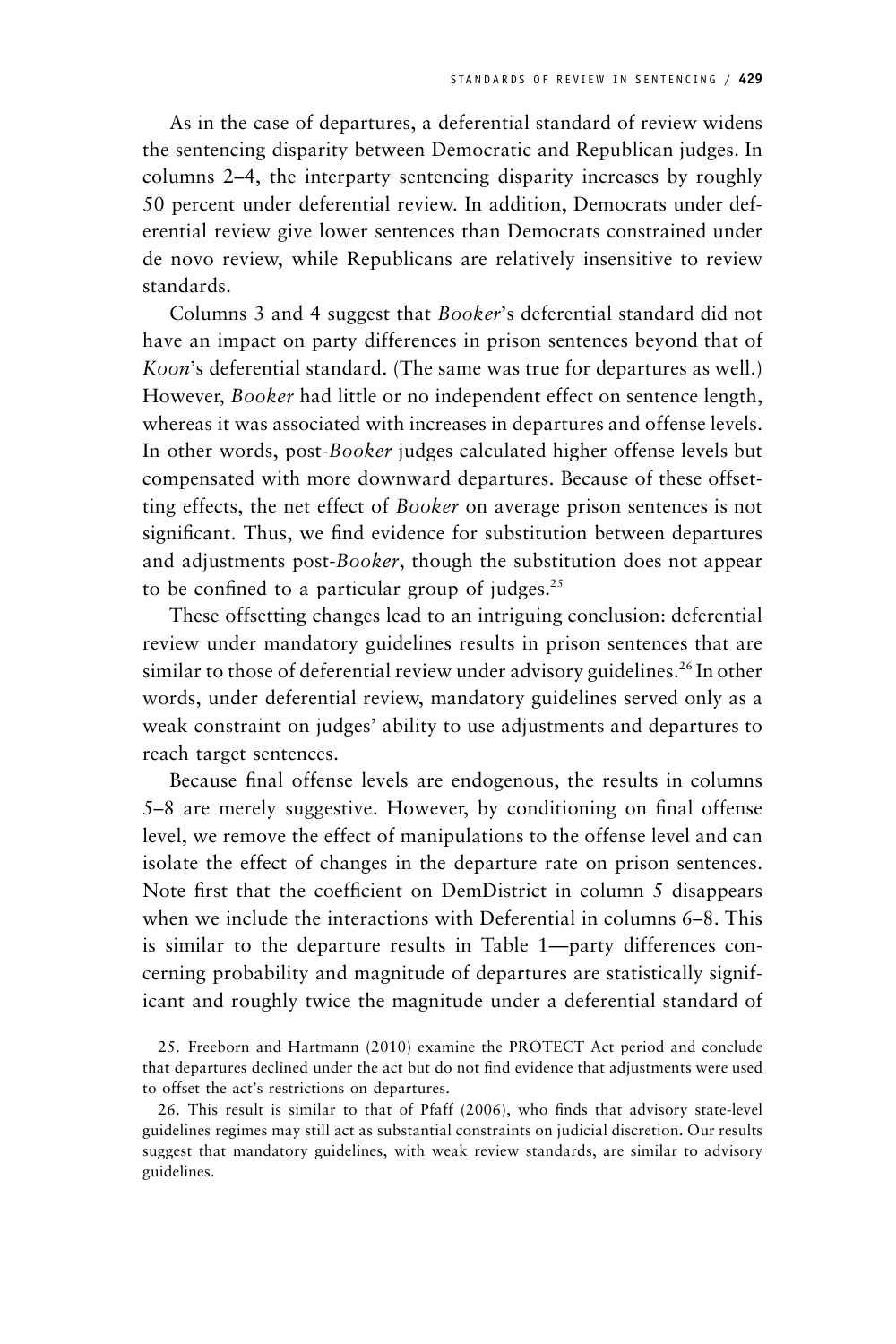|                           | Departures<br>(1) | Offense Level<br>(2) | log Prison<br>(3) |
|---------------------------|-------------------|----------------------|-------------------|
| DemDistrict               | .030              | $-.57**$             | $-.14*$           |
|                           | (.020)            | (.21)                | (.057)            |
| Preguidelines             | $.059**$          | $-.092$              | $-.10*$           |
|                           | (.020)            | (.160)               | (.047)            |
| CircuitDem                | .14               | .44                  | $-.10$            |
|                           | (.100)            | (.53)                | (.17)             |
| Deferential               | .008              | $-.31*$              | $-.035$           |
|                           | (.037)            | (.13)                | (.044)            |
| Deferential × DemDistrict | $.044*$           | $-.25$               | $-.086*$          |
|                           | (.019)            | (.16)                | (.039)            |
| Deferential × CircuitDem  | $-.033$           | $.98**$              | $-.012$           |
|                           | (.093)            | (.33)                | (.042)            |
| Booker                    | $.12**$           | $.62**$              | .048              |
|                           | (.038)            | (.18)                | (.063)            |
| Booker × DemDistrict      | .012              | .19                  | .047              |
|                           | (.029)            | (.22)                | (.047)            |
| PostBooker × CircuitDem   | .043              | $-1.00*$             | $-.19$            |
|                           | (.090)            | (.41)                | (.14)             |
| $R^2$                     | N.A.              | .83                  | .67               |

| Table 5. District- and Circuit-Level Interactions |  |  |  |  |  |  |
|---------------------------------------------------|--|--|--|--|--|--|
|---------------------------------------------------|--|--|--|--|--|--|

**Note.** Robust standard errors clustered by district are in parentheses. All regressions condition on dummies for district, year, base offense level, criminal history, race (black or Hispanic), sex, citizenship status, number of dependents (zero, one, two, or more), and continuous variables age, age squared, and base offense level  $\times$  criminal history. N.A. = not applicable.

 $p \sim .10$ .  $*_{p}$  < .05.

\*\* $p$  < .01.

review. Note also that conditioning on final offense level suggests that *Booker* lowered sentences by roughly 6 percent. However, this is misleading because higher offense levels were calculated post-*Booker*. Columns 1–4 give the effect of *Booker* conditional on base offense levels, which is indistinguishable from zero.

Table 5 includes interactions between circuit court composition and standards of review. Since there is much less variation at the circuit court level, it is harder to identify the effect of circuit court composition, and consequently these results should be interpreted with caution. In these regressions, our results for DemDistrict and its interactions with standards of review are little changed from our prior regressions. We do not detect significant interaction effects with circuit court composition for departures or log prison sentences. However, the final offense-level regression (column 2) suggests that under a deferential standard of review there is some substitution toward higher offense-level calculations in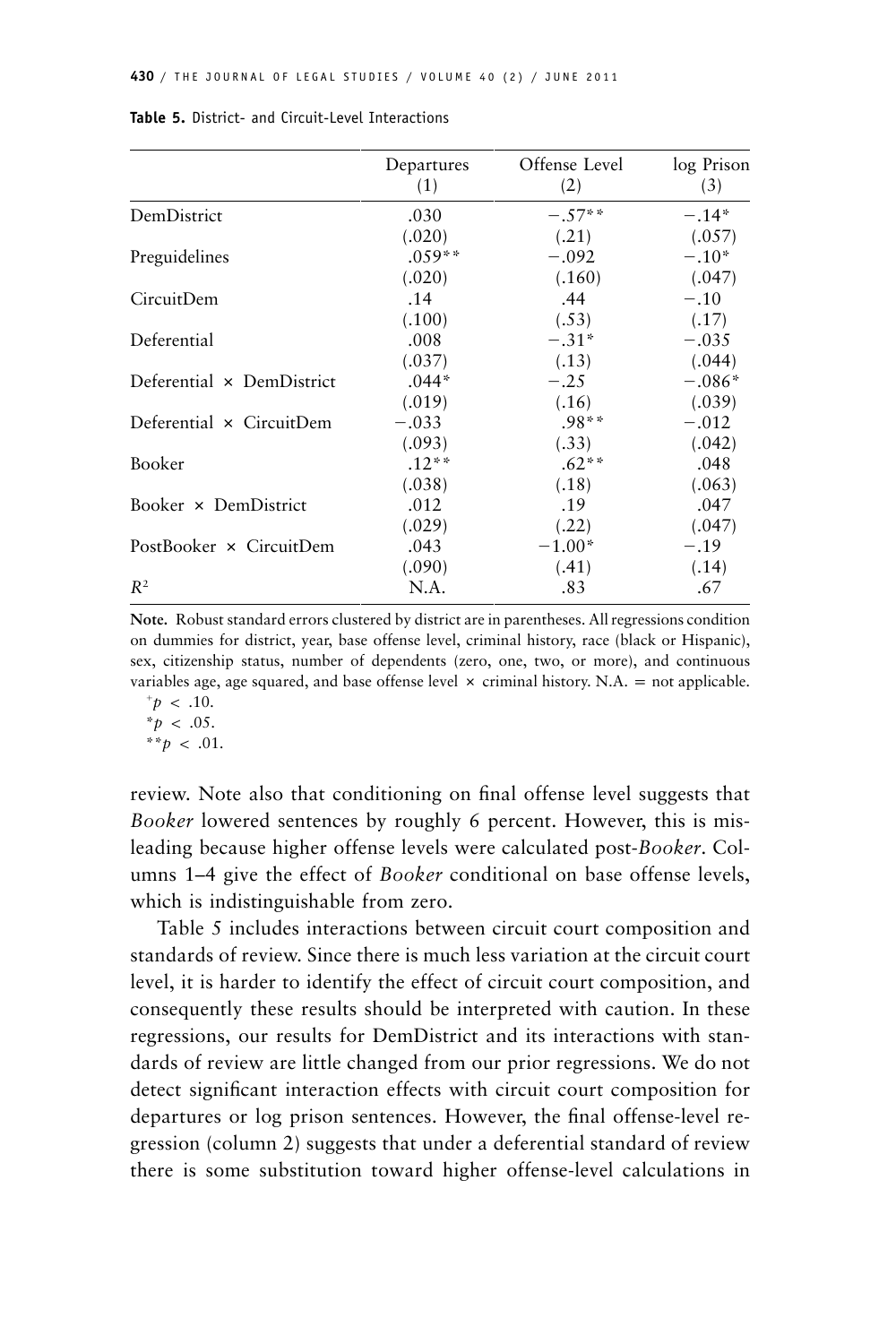more Democratic circuits, though this is not true under *Booker* (the coefficient on CircuitDem  $\times$  PostBooker is negative and offsets the coefficient on CircuitDem  $\times$  Deferential).<sup>27</sup>

## **6. CONCLUSION**

Changes to standards of review clearly have an impact on district judges' sentencing behavior. Further study is needed to determine how our results generalize to other areas of law and other systems of adjudication. However, the response observed here is robust across a variety of specifications and measures of sentencing behavior. Democrats are more likely than Republicans both to depart downward and to give lower sentences, and these differences are amplified when review is more deferential. The behavior of Republicans is invariant to the standard of review, either because the guidelines do not constrain their sentencing preferences or because they are simply more inclined to honor the guidelines' restrictions on discretion. Review standards do not affect offenselevel calculations with one exception: *Booker* is associated with higher calculated offense levels. This finding suggests that making the guidelines advisory resulted in a substitution between adjustments and departures.

Another intriguing result is that preguidelines judges are insensitive to the standard of review—even though they exhibit a desire to give lower sentences and depart more frequently. We posit that preguidelines judges were more hostile to guidelines sentencing and hence may have incurred a lower disutility from reversal. Although our results show that aversion to reversal acts as a constraint on the behavior of district judges, its impact may be heterogeneous and depend upon the perceived legitimacy of the guidelines.

Our findings are best explained by a combination of models of judicial behavior. Differences between Democratic and Republican judges show that policy preferences play a role in sentencing decisions. The significant impact of standards of review also suggests that district judges modify their decisions to avoid reversal, consistent with strategic models of judging used in positive political theory. However, the constraining power of review standards depends on context; reversal aversion may be contingent on the judge's respect for the underlying legal regime.

The response on the part of district judges implies that they anticipate

<sup>27.</sup> Adding three-way interactions between DistrictDem, CircuitDem, and standards of review resulted in large standard errors for the interaction terms and thus prevents us from making inferences about alignment effects and standards of review.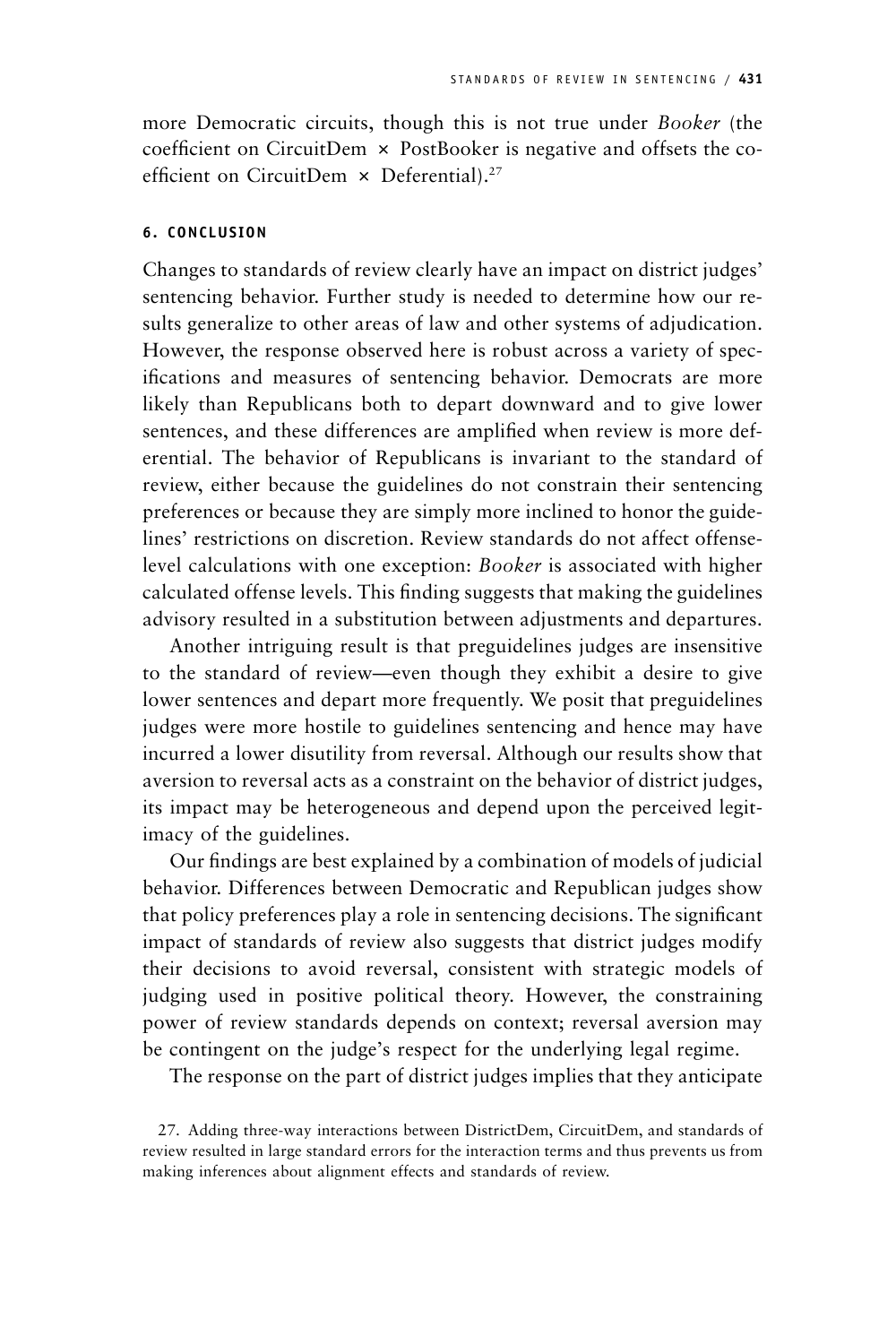behavioral changes at the circuit level. Thus, the results also provide indirect evidence that review standards constrain circuit courts. Given the negligible chance of reversal en banc or by the Supreme Court, this response is most likely driven by judicial preferences for adherence to legal doctrine. It may be possible to more precisely measure the constraining effect of review standards on circuit courts using data on sentencing appeals. However, our finding that district judges respond strategically to these changes cautions against examining affirmance rates in isolation.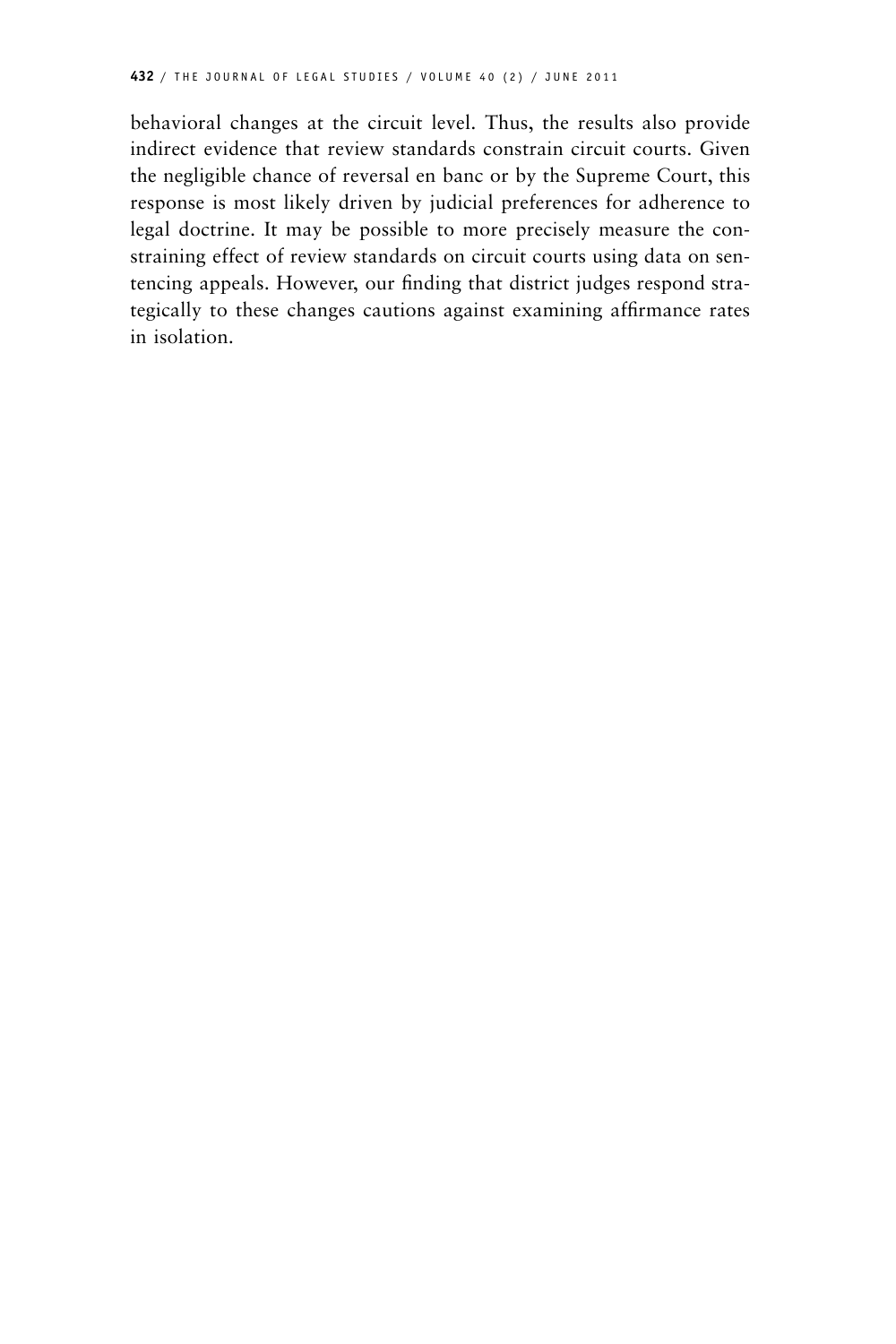# **APPENDIX**

|               |                | I         | $\rm II$  | Ш         | IV         | V            | VI             |
|---------------|----------------|-----------|-----------|-----------|------------|--------------|----------------|
| Offense Level |                | (0 or 1)  | (2 or 3)  | (4, 5, 6) | (7, 8, 9)  | (10, 11, 12) | $(13$ or more) |
| Zone A        | $\mathbf{1}$   | $0 - 6$   | $0 - 6$   | $0 - 6$   | $0 - 6$    | $0 - 6$      | $0 - 6$        |
|               | $\overline{2}$ | $0 - 6$   | $0 - 6$   | $0 - 6$   | $0 - 6$    | $0 - 6$      | $1 - 7$        |
|               | 3              | $0 - 6$   | $0 - 6$   | $0 - 6$   | $0 - 6$    | $2 - 8$      | $3 - 9$        |
|               | 4              | $0 - 6$   | $0 - 6$   | $0 - 6$   | $2 - 8$    | $4 - 10$     | $6 - 12$       |
|               | 5              | $0 - 6$   | $0 - 6$   | $1 - 7$   | $4 - 10$   | $6 - 12$     | $9 - 15$       |
|               | 6              | $0 - 6$   | $1 - 7$   | $2 - 8$   | $6 - 12$   | $9 - 15$     | $12 - 18$      |
|               | 7              | $0 - 6$   | $2 - 8$   | $4 - 10$  | $8 - 14$   | $12 - 18$    | $15 - 21$      |
|               | 8              | $0 - 6$   | $4 - 10$  | $6 - 12$  | $10 - 16$  | $15 - 21$    | $18 - 24$      |
| Zone B        | 9              | $4 - 10$  | $6 - 12$  | $8 - 14$  | $12 - 18$  | $18 - 24$    | $21 - 27$      |
|               | 10             | $6 - 12$  | $8 - 14$  | $10 - 16$ | $15 - 21$  | $21 - 27$    | $24 - 30$      |
| Zone C        | 11             | $8 - 14$  | $10 - 16$ | $12 - 18$ | $18 - 24$  | $24 - 30$    | $27 - 33$      |
|               | 12             | $10 - 16$ | $12 - 18$ | $15 - 21$ | $21 - 27$  | $27 - 33$    | $30 - 37$      |
| Zone D        | 13             | $12 - 18$ | $15 - 21$ | $18 - 24$ | $24 - 30$  | $30 - 37$    | $33 - 41$      |
|               | 14             | $15 - 21$ | $18 - 24$ | $21 - 27$ | $27 - 33$  | 33-41        | $37 - 46$      |
|               | 15             | $18 - 24$ | $21 - 27$ | $24 - 30$ | $30 - 37$  | 37-46        | $41 - 51$      |
|               | 16             | $21 - 27$ | $24 - 30$ | $27 - 33$ | $33 - 41$  | $41 - 51$    | $46 - 57$      |
|               | 17             | $24 - 30$ | $27 - 33$ | $30 - 37$ | 37-46      | $46 - 57$    | $51 - 63$      |
|               | 18             | $27 - 33$ | $30 - 37$ | $33 - 41$ | $41 - 51$  | $51 - 63$    | $57 - 71$      |
|               | 19             | $30 - 37$ | $33 - 41$ | $37 - 46$ | $46 - 57$  | $57 - 71$    | $63 - 78$      |
|               | 20             | $33 - 41$ | 37–46     | $41 - 51$ | $51 - 63$  | $63 - 78$    | $70 - 87$      |
|               | 21             | $37 - 46$ | $41 - 51$ | $46 - 57$ | $57 - 71$  | $70 - 87$    | $77 - 96$      |
|               | 22             | $41 - 51$ | $46 - 57$ | $51 - 63$ | $63 - 78$  | $77 - 96$    | 84-105         |
|               | 23             | $46 - 57$ | $51 - 63$ | $57 - 71$ | $70 - 87$  | 84-105       | 92-115         |
|               | 24             | $51 - 63$ | $57 - 71$ | $63 - 78$ | $77 - 96$  | $92 - 115$   | 100-125        |
|               | 25             | $57 - 71$ | $63 - 78$ | $70 - 87$ | 84-105     | 100-125      | 110–137        |
|               | 26             | $63 - 78$ | $70 - 87$ | 78-97     | $92 - 115$ | 110-137      | 120-150        |
|               | 27             | $70 - 87$ | 78-97     | 87-108    | 100-125    | 120-150      | 130-162        |
|               | 28             | 78-97     | 87-108    | 97-121    | 110-137    | 130-162      | 140-175        |
|               | 29             | 87-108    | 97-121    | 108-135   | 121-151    | 140-175      | 151-188        |
|               | 30             | 97-121    | 108-135   | 121-151   | 135-168    | 151-188      | 168-210        |
|               | 31             | 108-135   | 121-151   | 135-168   | 151-188    | 168-210      | 188-235        |
|               | 32             | 121-151   | 135-168   | 151-188   | 168-210    | 188-235      | 210-262        |
|               | 33             | 135-168   | 151-188   | 168-210   | 188-235    | 210-262      | 235-293        |
|               | 34             | 151-188   | 168-210   | 188-235   | 210-262    | 235-293      | 262-327        |
|               | 35             | 168-210   | 188-235   | 210-262   | 235-293    | 262-327      | 292-365        |
|               | 36             | 188-235   | 210-262   | 235-293   | 262-327    | 292-365      | 324-405        |
|               | 37             | 210-262   | 235-293   | 262-327   | 292-365    | 324-405      | 360-Life       |
|               | 38             | 235-293   | 262-327   | 292-365   | 324-405    | 360-Life     | 360-Life       |
|               | 39             | 262-327   | 292-365   | 324-405   | 360-Life   | 360-Life     | 360-Life       |
|               | 40             | 292-365   | 324-405   | 360-Life  | 360-Life   | 360-Life     | 360-Life       |
|               | 41             | 324-405   | 360-Life  | 360-Life  | 360-Life   | 360-Life     | 360-Life       |
|               | 42             | 360-Life  | 360-Life  | 360-Life  | 360-Life   | 360-Life     | 360-Life       |
|               | 43             | Life      | Life      | Life      | Life       | Life         | Life           |

**Table A1.** United States Sentencing Guidelines Table (in Months of Imprisonment), by Criminal History Category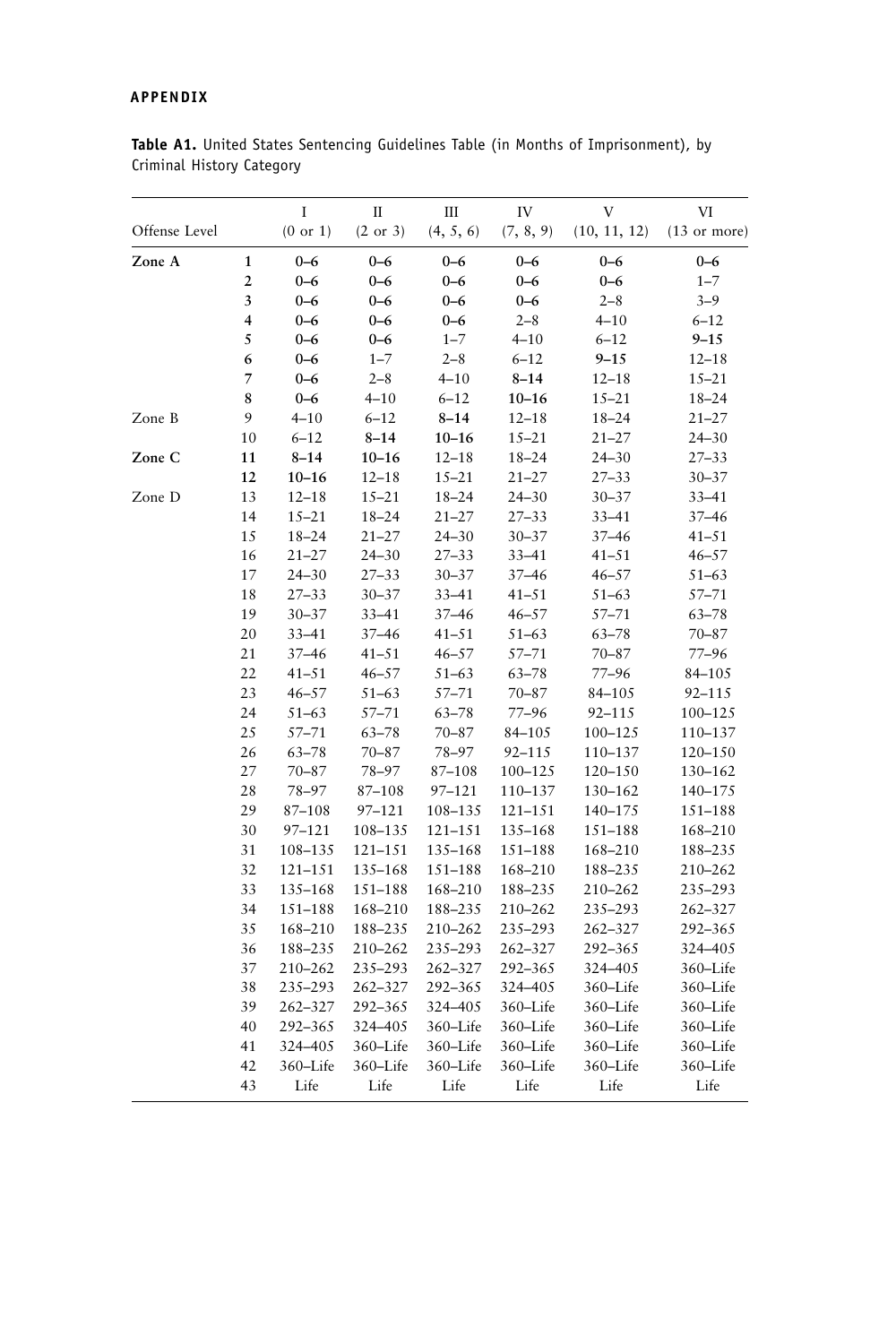|                        | All Crimes, Including<br><b>Border Districts</b> | Serious Crimes, No<br><b>Border Districts</b> |
|------------------------|--------------------------------------------------|-----------------------------------------------|
| Judicial variables:    |                                                  |                                               |
| Preguidelines          | .318                                             | .324                                          |
| DemDistrict            | .415                                             | .415                                          |
| <b>CircuitDem</b>      | .387                                             | .376                                          |
| Deferential            | .664                                             | .646                                          |
| De novo                | .336                                             | .354                                          |
| <b>Booker</b>          | .237                                             | .232                                          |
| Guidelines variables:  |                                                  |                                               |
| Total prison (months)  | 49.6 (67.5)                                      | 88.4 (84.0)                                   |
| Final offense level    | $17.6$ $(8.8)$                                   | $23.2 \quad (8.2)$                            |
| Base offense level     | 16.4(10.0)                                       | 24.2 (24.2)                                   |
| Any imprisonment       | .830                                             | .940                                          |
| Downward departure     | .192                                             | .131                                          |
| Upward departure       | .013                                             | .014                                          |
| Criminal history I     | .510                                             | .442                                          |
| Criminal history II    | .112                                             | .120                                          |
| Criminal history III   | .144                                             | .156                                          |
| Criminal history IV    | .086                                             | .093                                          |
| Criminal history V     | .052                                             | .055                                          |
| Criminal history VI    | .094                                             | .132                                          |
| Offender demographics: |                                                  |                                               |
| Age                    | 34.5(10.8)                                       | 33.3(10.0)                                    |
| Male                   | .856                                             | .910                                          |
| Black                  | .258                                             | .416                                          |
| Hispanic               | .389                                             | .232                                          |
| White (non-Hispanic)   | .320                                             | .330                                          |
| Citizen                | .658                                             | .81                                           |
| N                      | 658,029                                          | 255,182                                       |

#### **Table A2.** Descriptive Statistics

**Note.** Standard deviations are in parentheses. Substantial assistance departures are excluded.

#### **REFERENCES**

- Anderson, John M., Jeffrey R. Kling, and Kate Stith. 1999. Measuring Interjudge Sentencing Disparity: Before and after the Federal Sentencing Guidelines. *Journal of Law and Economics* 42:271–307.
- Bibas, Stephanos. 2001. Judicial Fact-Finding and Sentence Enhancements in a World of Guilty Pleas. *Yale Law Journal* 110:1097–1186.
- Boyd, Christina, Lee Epstein, and Andrew Martin. 2010. Untangling the Causal Effects of Sex on Judging. *American Journal of Political Science* 54:389–411.
- Boylan, Richard T. 2004. Do the Sentencing Guidelines Influence the Retirement Decisions of Federal Judges? *Journal of Legal Studies* 33:231–53.
- Cameron, Charles M., Jeffrey A. Segal, and Donald Songer. 2000. Strategic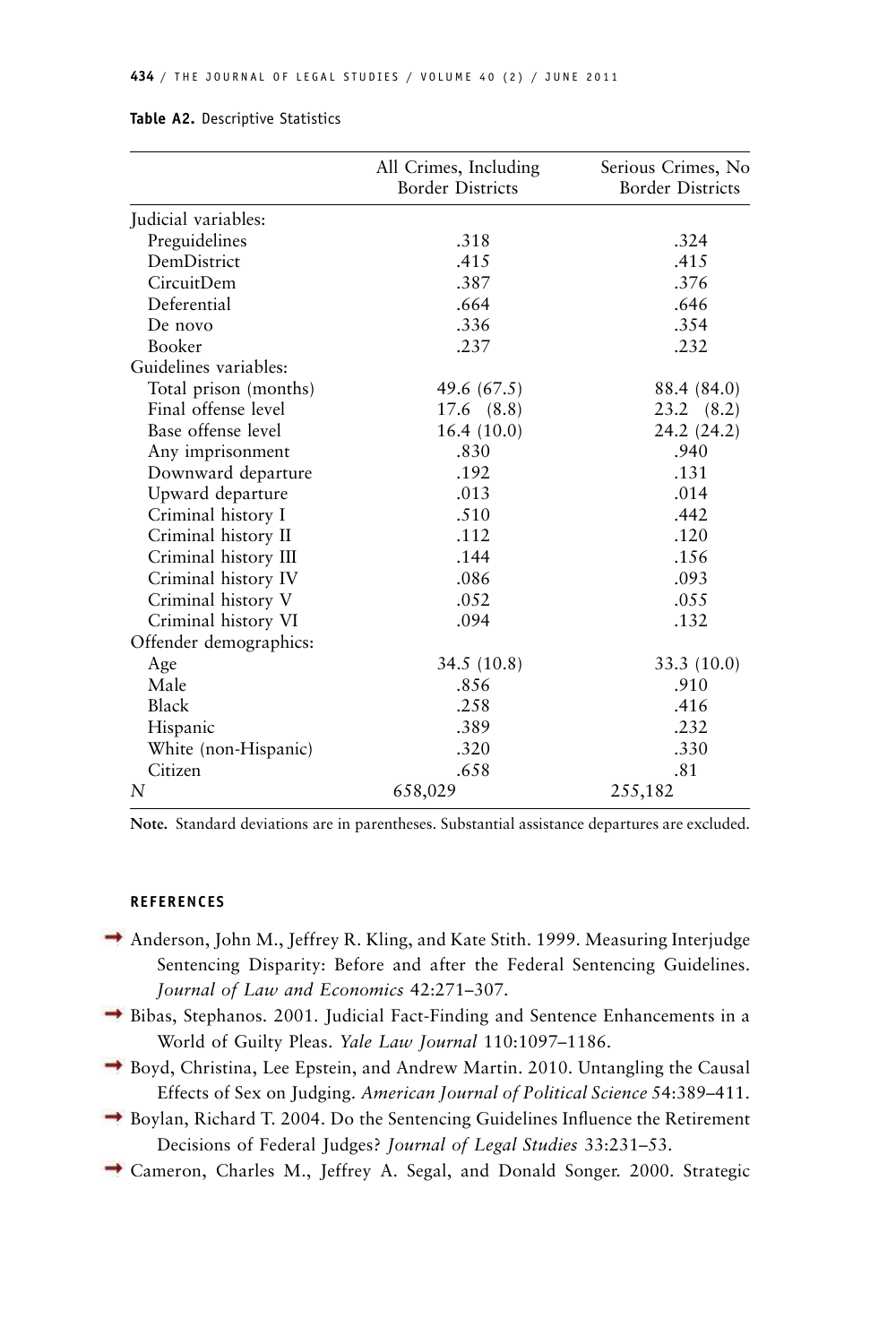Auditing in a Political Hierarchy: An Informational Model of the Supreme Court's Certiorari Decisions. *American Political Science Review* 94:101–16.

- Cohen, Linda R., and Matthew L. Spitzer. 1994. Solving the *Chevron* Puzzle. *Law and Contemporary Problems* 57:65–110.
- Cross, Frank B. 2005. Appellate Court Adherence to Precedent. *Journal of Empirical Legal Studies* 2:369–405.
- Cross, Frank B., and Emerson Tiller. 1998. Judicial Partisanship and Obedience to Legal Doctrine: Whistleblowing on the Federal Courts of Appeal. *Yale Law Journal* 107:2155–76.
- Edwards, Harry T. 1998. Collegiality and Decision Making on the D.C. Circuit. *Virginia Law Review* 84:1335–70.
- Epstein, Lee, and Gary King. 2002. The Rules of Inference. *University of Chicago Law Review* 69:1–133.
	- Eskridge, William N., Jr., and Lauren E. Baer. 2008. The Continuum of Deference: Supreme Court Treatment of Agency Statutory Interpretations from *Chevron* to *Hamdan*. *Georgetown Law Journal* 96:1083–1226.
	- Federal Judicial Center. 2010. *History of the Federal Judiciary: Biographical Directory of Federal Judges.* [http://www.fjc.gov/history/home.nsf/page/judges](http://www.fjc.gov/history/home.nsf/page/judges.html) [.html.](http://www.fjc.gov/history/home.nsf/page/judges.html)
	- Fischman, Joshua B., and David S. Law. 2009. What Is Judicial Ideology, and How Should We Measure It? *Washington University Journal of Law and Policy* 29:133–214.
- Freeborn, Beth A., and Monica E. Hartmann. 2010. Judicial Discretion and Sentencing Behavior: Did the Feeney Amendment Rein In District Judges? *Journal of Empirical Legal Studies* 7:355–78.
	- George, Tracey. 2001. Court Fixing. *Arizona Law Review* 43:9–62.
	- Gertner, Nancy. 2005. Sentencing Reform: When Everyone Behaves Badly. *Maine Law Review* 57:569–84.
- Giles, Micheal W., Virginia A. Hettinger, and Todd Peppers. 2001. Picking Federal Judges: A Note on Policy and Partisan Selection Agendas. *Political Research Quarterly* 54:623–41.
- Hofer, Paul J., Ken Blackwell, and R. Barry Ruback. 1999. The Effect of the Federal Sentencing Guidelines on Inter-judge Sentencing Disparity. *Journal of Criminal Law and Criminology* 90:239–322.
	- Hofer, Paul J., Willie Martin, and Pamela Montgomery. 1997. Departure Rates and Reasons after *Koon v. U.S*. *Federal Sentencing Reporter* 9:284–91.
	- Johnson, Barry L. 1998. Discretion and the Rule of Law in Federal Guidelines Sentencing: Developing Departure Jurisprudence in the Wake of *Koon v. United States*. *Ohio State Law Journal* 58:1697–1751.
	- Johnson, Molly Treadway, and Scott A. Gilbert. 1997. *The U.S. Sentencing Guidelines: Results of the Federal Judicial Center's 1996 Survey*. Washington, D.C.: Federal Judicial Center.
- Kastellec, Jonathan P. 2007. Panel Composition and Judicial Compliance on the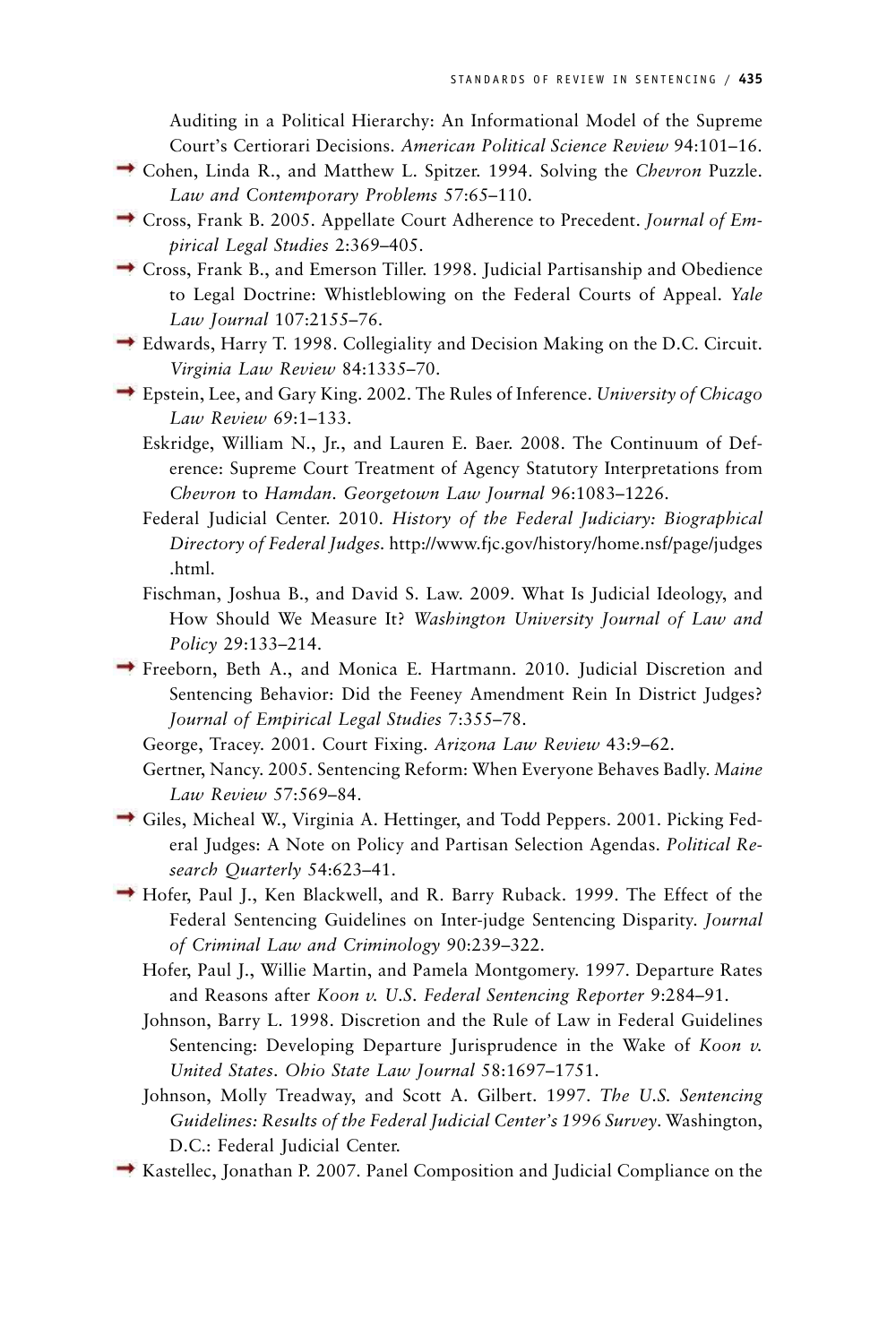U.S. Courts of Appeal. *Journal of Law, Economics, and Organization* 23: 421–41.

- Kastellec, Jonathan P., and Jeffrey R. Lax. 2008. Case Selection and the Study of Judicial Politics. *Journal of Empirical Legal Studies* 5:407–46.
	- Kim, Pauline T. 2007. Lower Court Discretion. *New York University Law Review* 82:383–442.
- Klein, David E., and Robert J. Hume. 2003. Fear of Reversal as an Explanation of Lower Court Compliance. *Law and Society Review* 37:579–606.
- LaCasse, Chantale, and A. Abigail Payne. 1999. Federal Sentencing Guidelines and Mandatory Minimum Sentences: Do Defendants Bargain in the Shadow of the Judge? *Journal of Law and Economics* 42:245–70.
	- Lee, Cynthia K. Y. 1997. A New "Sliding Scale of Difference" Approach to Abuse of Discretion: Appellate Review of District Court Departures under the Federal Sentencing Guidelines. *American Criminal Law Review* 35:1–55.
	- McCubbins, Mathew, Roger Noll, and Barry Weingast. 1995. Politics and the Courts: A Positive Theory of Judicial Doctrine and the Rule of Law. *Southern California Law Review* 68:1631–83.
- Miles, Thomas J., and Cass R. Sunstein. 2006. Do Judges Make Regulatory Policy? An Empirical Investigation of *Chevron*. *University of Chicago Law Review* 73:823–82.
- ———. 2008. The Real World of Arbitrariness Review. *University of Chicago Law Review* 75:761–814.
- O'Neill, Michael Edmund. 2003. Surveying Article III Judges' Perspectives on the Federal Sentencing Guidelines. *Federal Sentencing Reporter* 15:215–19.
	- Peresie, Jennifer L. 2005. Female Judges Matter: Gender and Collegial Decisionmaking in the Federal Appellate Courts. *Yale Law Journal* 114:1759–90.
	- Pfaff, John F. 2006. The Continued Vitality of Structured Sentencing Following *Blakely*: The Effectiveness of Voluntary Guidelines. *UCLA Law Review* 54: 235–308.
	- Pinello, Daniel R. 1999. Linking Party to Judicial Ideology in American Courts: A Meta-Analysis. *Justice System Journal* 20:219–54.
	- Posner, Richard A. 2008. *How Judges Think*. Cambridge, Mass.: Harvard University Press.
- Price, Joseph, and Justin Wolfers. 2010. Racial Discrimination among NBA Referees. *Quarterly Journal of Economics* 125:1859–87.
- Priest, George L., and Benjamin Klein. 1984. The Selection of Disputes for Litigation. *Journal of Legal Studies* 13:1–55.
- Revesz, Richard L. 1997. Environmental Regulation, Ideology, and the D.C. Circuit. *Virginia Law Review* 83:1717–72.
- Schanzenbach, Max. 2005. Racial and Sex Disparities in Prison Sentences: The Effect of District-Level Judicial Demographics. *Journal of Legal Studies* 34: 57–92.
- Schanzenbach, Max M., and Emerson H. Tiller. 2007. Strategic Judging under